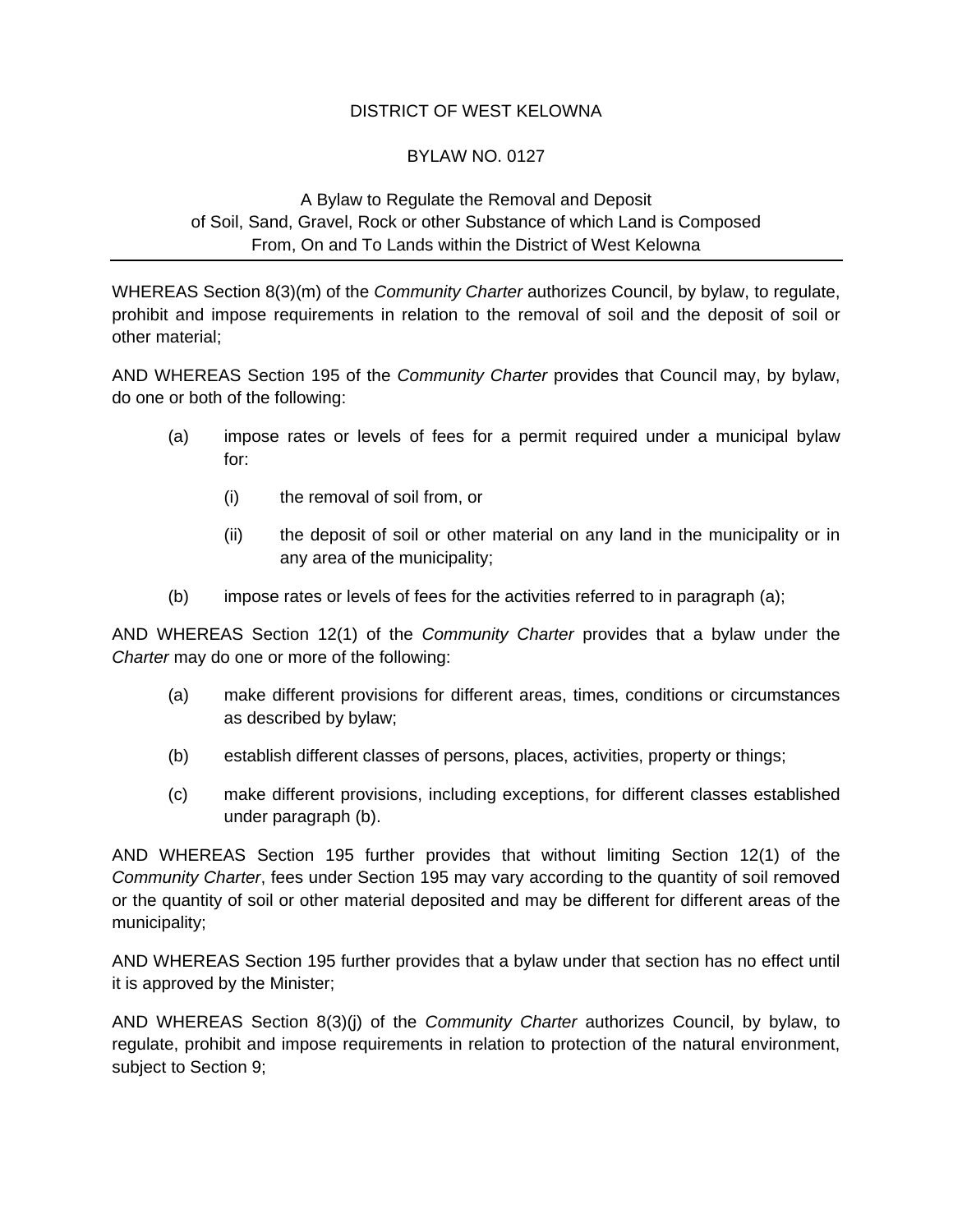NOW THEREFORE, pursuant to the above recited and other authority, the Council of the District of West Kelowna, in open meeting assembled, enacts as follows:

# **PART ONE DEFINITIONS, PURPOSE AND APPLICATION**

# **TITLE**

1. This Bylaw may be cited as "Soil Removal and Deposit Bylaw 2011 No. 0127".

# **DEFINITIONS**

2. In this Bylaw, the following terms shall have the following meanings:

"*Council*" means the Municipal Council of the District of West Kelowna;

"*deposit*" includes the act of moving soil and placing it on any parcel, highway or in any water, and includes creating a stockpile or other storage facility or otherwise storing soil;

"*Director*" means:

- (a) the person named, from time to time, to fill the position of Director of Engineering, or their alternate;
- (b) his or her deputy.

"*District*" means the District of West Kelowna;

"*farm activity*" means a business in which one or more farm operations are conducted, and includes a farm education or farm research institution to the extent that the institution conducts one or more farm operations within the limits prescribed by the *ALC*  Act and regulation;

"*mine*" means a mine defined in the *Mines Act* R.S.B.C. 1996 and amendments thereto and includes gravel pits and necessary incidental operation thereto;

"*mine permit*" means a permit issued by the Minister pursuant to the *Mines Act* 1996;

*"other material"* means soil (refer to *soil* definition), manure, wood chips, organic material;

"*owner*" means, in respect of real property:

- (a) the registered owner of an estate in fee simple;
- (b) the tenant for life under a registered life estate;
- (c) the registered holder of the last registered agreement for sale;
- (d) the holder or occupier of land held in the manner referred to in Section 228 or Section 229 of the *Community Charter*;
- (e) an Indian who is an owner under the letters patent of a municipality incorporated under Section 12 of the *Community Charter*;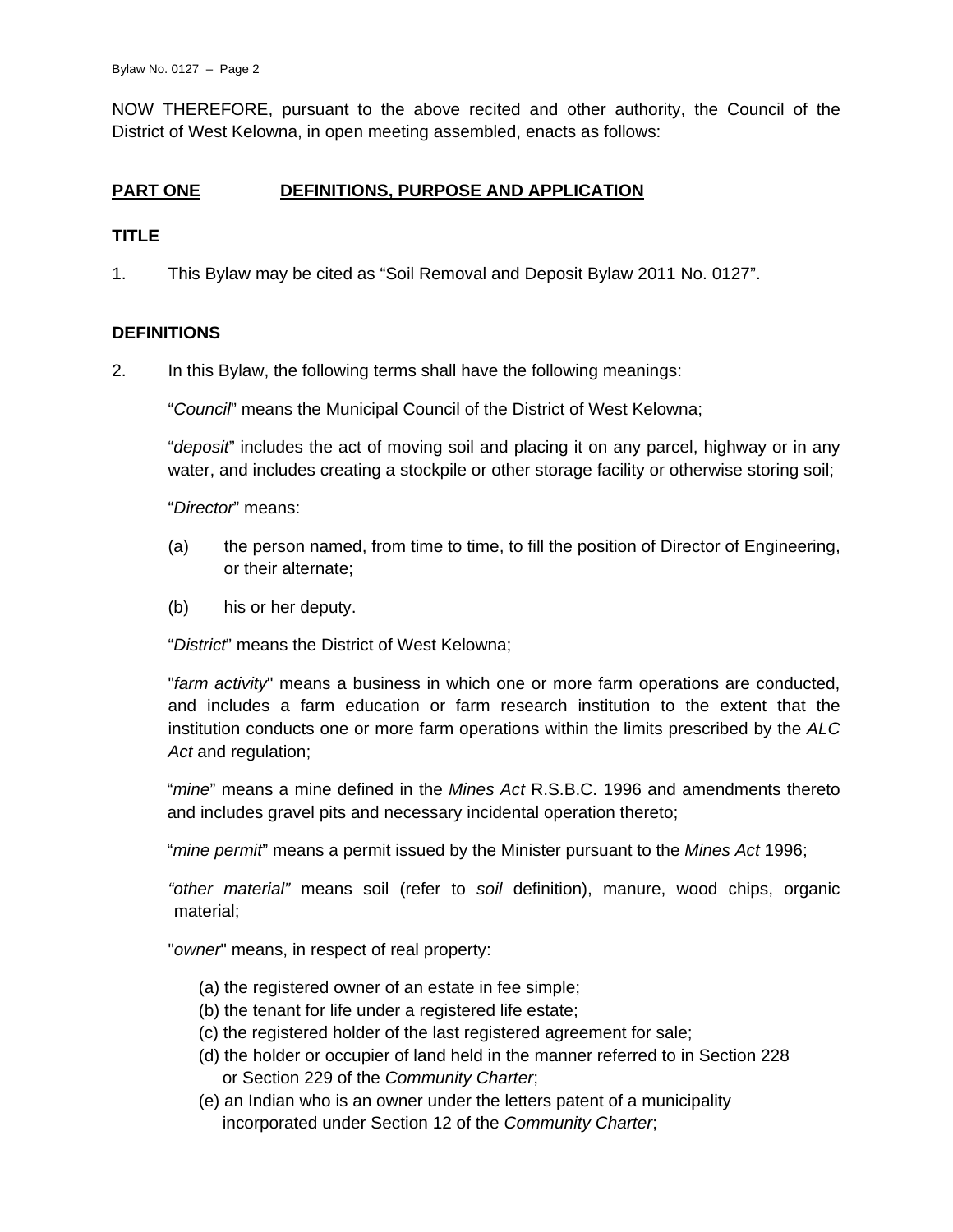"*parcel*" means any lot, block or other area in which land is held or into which it is subdivided, but does not include a highway; includes a strata lot and strata common property;

"*permit*" means a soil removal or soil deposit permit issued under this Bylaw;

 "*registered professional*" means an architect, engineer, geoscientist, agrologist, environmental consultant, or land surveyor who is registered with a professional association that is regulated by a statute, appointed to act in the capacities described under the sections of this Bylaw requiring a registered professional;

"*remove*" means the act of excavating or removing soil, rock or topsoil from its naturally occurring location on any parcel or land including creek beds, river beds and submerged lands or from a stockpile or other storage facility;

"*soil*" includes sand, gravel, rock and other substances of which land is composed; includes topsoil, silt, clay, peat and any combination of soil materials, but does not include manure, wood chips or other organic material;

"*stockpile*" means any accumulation of soil which has been removed from its natural position;

"*topsoil*" means the surface layer of soil which contains organic material and is capable of supporting plant growth.

# **PROHIBITIONS**

- 3. Subject to Section 9 of this Bylaw, no person will cause or permit the removal or deposit of soil greater than 1,000 cubic meters on any land within the District of West Kelowna until a permit has been granted pursuant to this Bylaw.
- 4. No person will cause or permit the placement of contaminated material on any land within the District of West Kelowna without a valid permit or exemption under the *Environmental Management Act*, and amendments thereto, and until a permit has been granted pursuant to this Bylaw.
- 5. Not withstanding Section 9, no person will cause or permit the removal or deposit of soil on any land within the Agricultural Land Reserve unless the Provincial Agricultural Land Commission grants written approval or exemption under the *Agricultural Land Commission Act* to the District of West Kelowna.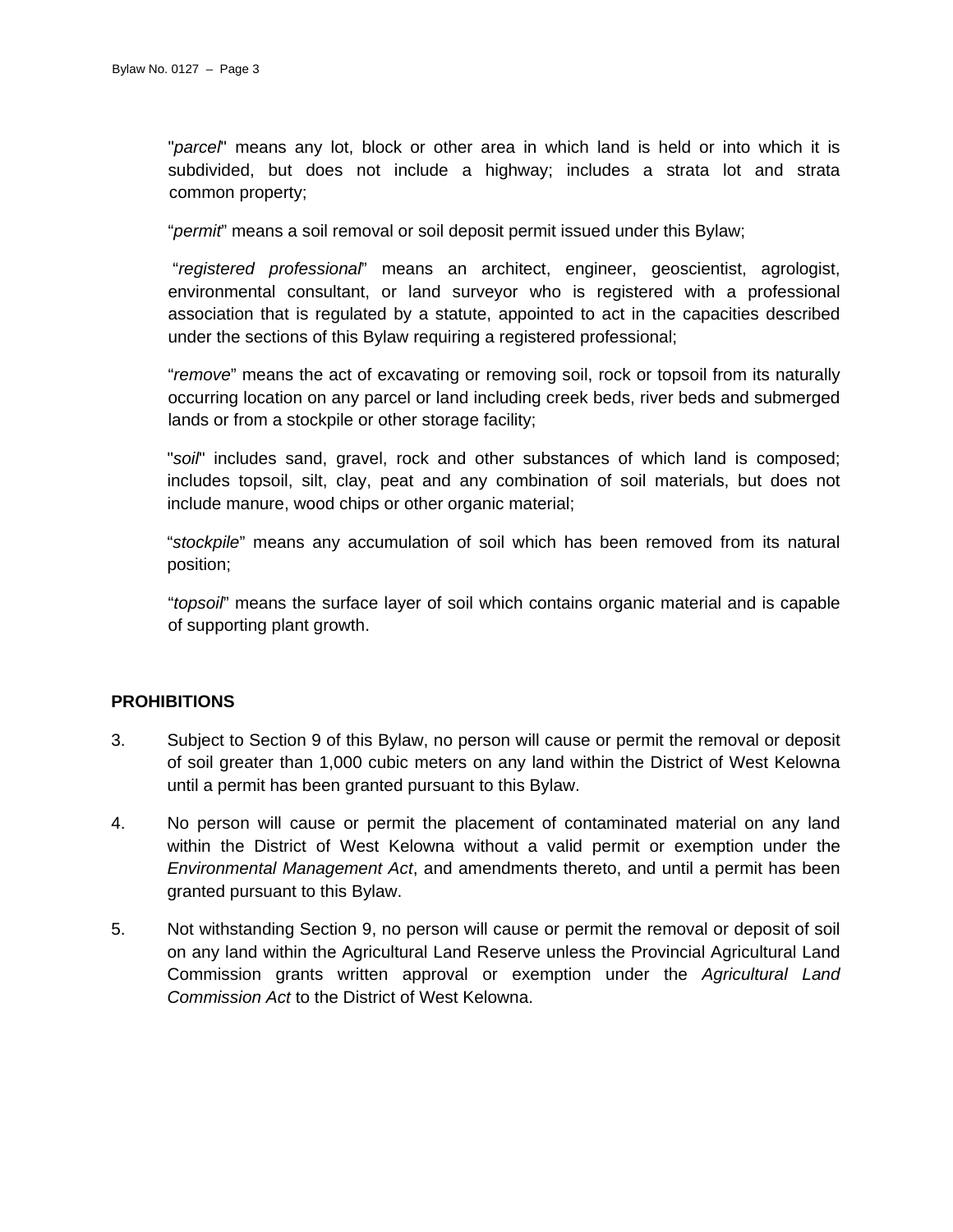# **APPLICATION OF BYLAW**

- 6. This Bylaw applies to the removal of soil from one parcel within the District and its deposit on another parcel within the District.
- 7. This Bylaw applies to deposit within the District of soil removed from outside the District.
- 8. This Bylaw applies to the removal of soil from the District, even though the removed soil is deposited or is intended to be deposited outside the District.

# **PART TWO REQUIREMENT FOR PERMIT AND EXEMPTIONS**

# **EXEMPTIONS TO PERMIT REQUIREMENT**

- 9. A permit is not required under this Bylaw for:
	- (a) Soil removal / deposit less than 1,000 cubic metres;
	- (b) Building Permit soil deposit or removal required for the construction, alteration, repair or demolition of a building, retaining wall, swimming pool or other structure for which a valid building permit has been issued by the District;
	- (c) Sewage Disposal System soil deposit or removal required for the installation of a sewage disposal system for which all permits and approvals have been issued;
	- (d) Retaining Wall soil deposit or removal required for the construction of a retaining wall for which a building permit is not required, namely one which does not exceed 1.5 metres in height from the ground level on one side to the ground level on the opposite side, and which is intended to hold the ground in place against the forces of gravity;
	- (e) Subdivision Servicing Works soil deposit or removal undertaken in the course of construction of works in connection with a subdivision servicing agreement pursuant to Section 940 of the *Local Government Act* and in accordance with engineering plans that have been approved by the District;
	- (f) Development Servicing Works soil deposit or removal undertaken in the course of construction of works in connection with a development servicing agreement pursuant to Section 940 of the *Local Government Act* and in accordance with engineering plans that have been approved by the District;
	- (g) Utility Works soil deposit or removal undertaken in the course of installation and maintenance of water works, sanitary sewerage works, storm water drainage works, electrical lines, gas supply lines, telecommunications lines, and other utility works;
	- (h) Golf Course Maintenance soil deposit or removal undertaken as part of maintenance of a golf course; and a valid business licence for that use exists;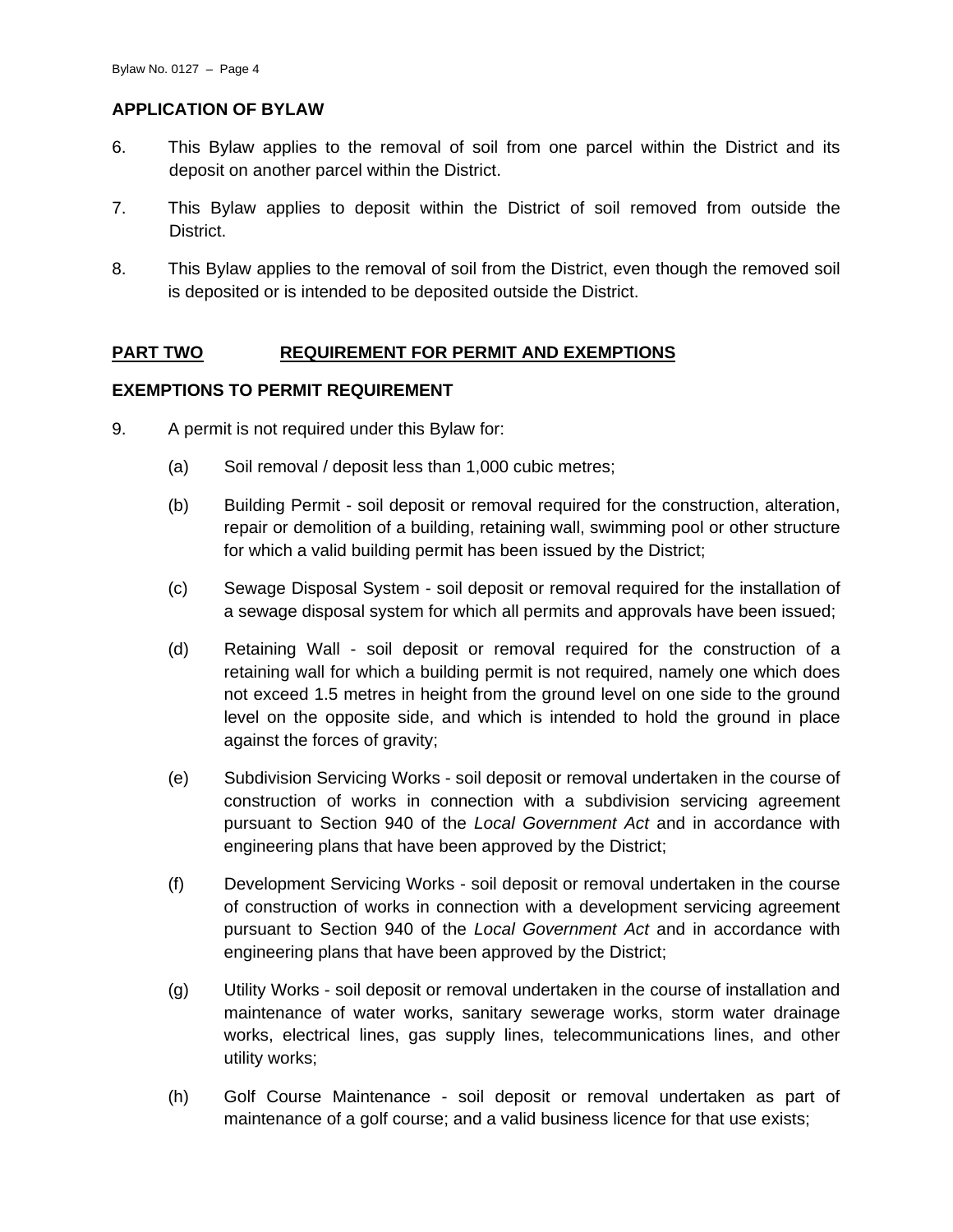- (i) Nursery Business soil deposit or removal undertaken by a florist, nurseryman, or horticulturist where such soil is required for the business or used on the parcel on which that person carries on the business; and a valid business licence for that use exists;
- (j) Public Works soil deposit or removal in any way connected with public works and activities undertaken by or on behalf of the District, a regional district, or a provincial ministry, including landscaping, parks development and maintenance, landfill and composting operations, and highway, trail and pathway construction and maintenance;
- (k) Farm Activity soil deposit or removal up to 5,000 cubic metres per calendar year undertaken as part of a farm operation;
- (l) Minor Quantities soil deposit or removal from any residential parcel in any calendar year, of less than 1,000 cubic metres in total of all soil deposited and removed unless the Director determines after inspecting the parcel, that such soil removal or deposit could reasonably be expected to create a hazard to an occupier of the parcel, an owner or occupier of an adjacent parcel, or persons using an adjacent highway;
- (m) Stockpiles on land where use is permitted, such as gravel pit, concrete and asphalt operations under the District's Zoning Bylaw, a valid business licence for that use exists, and in compliance with Ministry of Mines;
- (n) Contaminated soils if the remediation of contaminated soils is carried out in accordance with the requirements of the *Environmental Management Act*;
- (o) Properties under the same ownership soil removal or deposit within the same or adjacent properties under the same ownership;
- (p) Development Permit for soil removed or deposited under a permit approved by the Municipal Council;
- (q) All single family lots equal to or under 1,500  $m^3$  in size.

# **PART THREE APPLICATION FOR PERMIT**

# **PERMIT APPLICATION**

- 10. An application for a permit must be made in the form prepared for that purpose as attached to this Bylaw as Schedule "B".
- 11. A separate application for a separate permit must be made for each parcel from which soil is to be removed or onto which soil is to be deposited as per Section 13.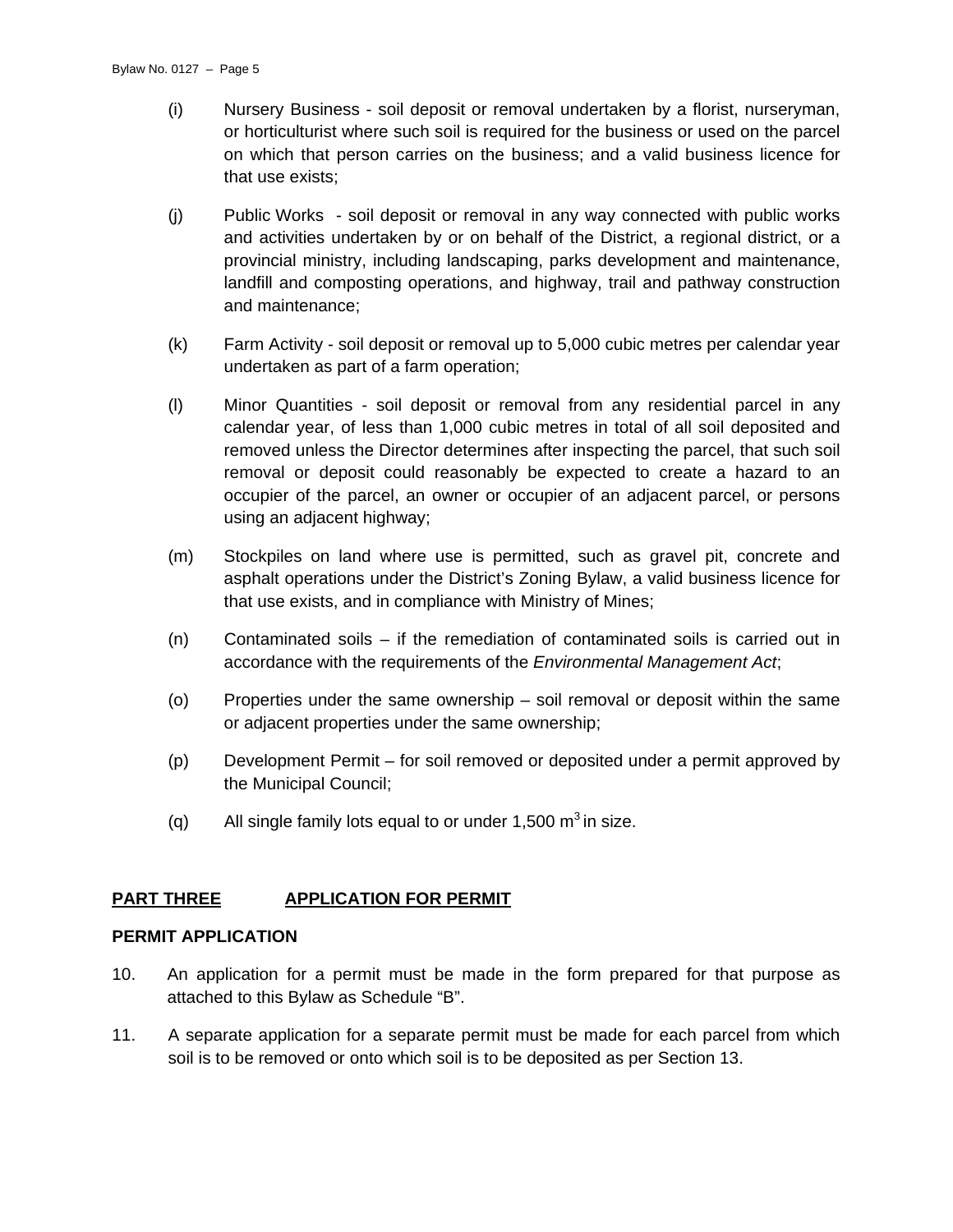12. The permit application must be signed by the applicant, and if the applicant is not the owner, by all owners of the parcel, and by any other person the Director considers has an interest in the property and ought to consent to the application, and in the case of strata property, by an authorized representative of the strata corporation, plus the strata lot owner.

#### **PERMIT APPLICATION FEE**

13. Where applicable, the applicant must pay a non-refundable application fee to the District as follows:

| (a) | No Permit Fee | if the amount of soil proposed to be removed or deposited<br>is more than 1,000 cubic metres and less than 5,000 cubic<br>metres in any one year; |
|-----|---------------|---------------------------------------------------------------------------------------------------------------------------------------------------|
| (b) | \$250.00      | if the amount is greater than 5,000 cubic metres and<br>less than 25,000 cubic metres in any one year;                                            |
| (c) | \$500.00      | if the amount is in excess of 25,000 cubic metres in any<br>one year.                                                                             |

#### **PERMIT REQUIREMENTS**

- 14. Unless directed otherwise by the Director, every application for a permit may be required to include the following information, all to the satisfaction of the Director:
	- (a) An erosion and sediment control plan prepared by a registered professional.
	- (b) An environmental assessment and/or a geotechnical and/or a hydrology report prepared by a registered professional.
	- (c) Environmental or geotechnical monitoring contract to document compliance with the conditions of the soil deposit or removal permit.
	- (d) A performance security deposit in the amount of 125% of the estimated cost to implement monitoring plans and recommendations of the registered professional.
	- (e) An evaluation of soil for contaminants or hazardous wastes under the *Environmental Management Act*.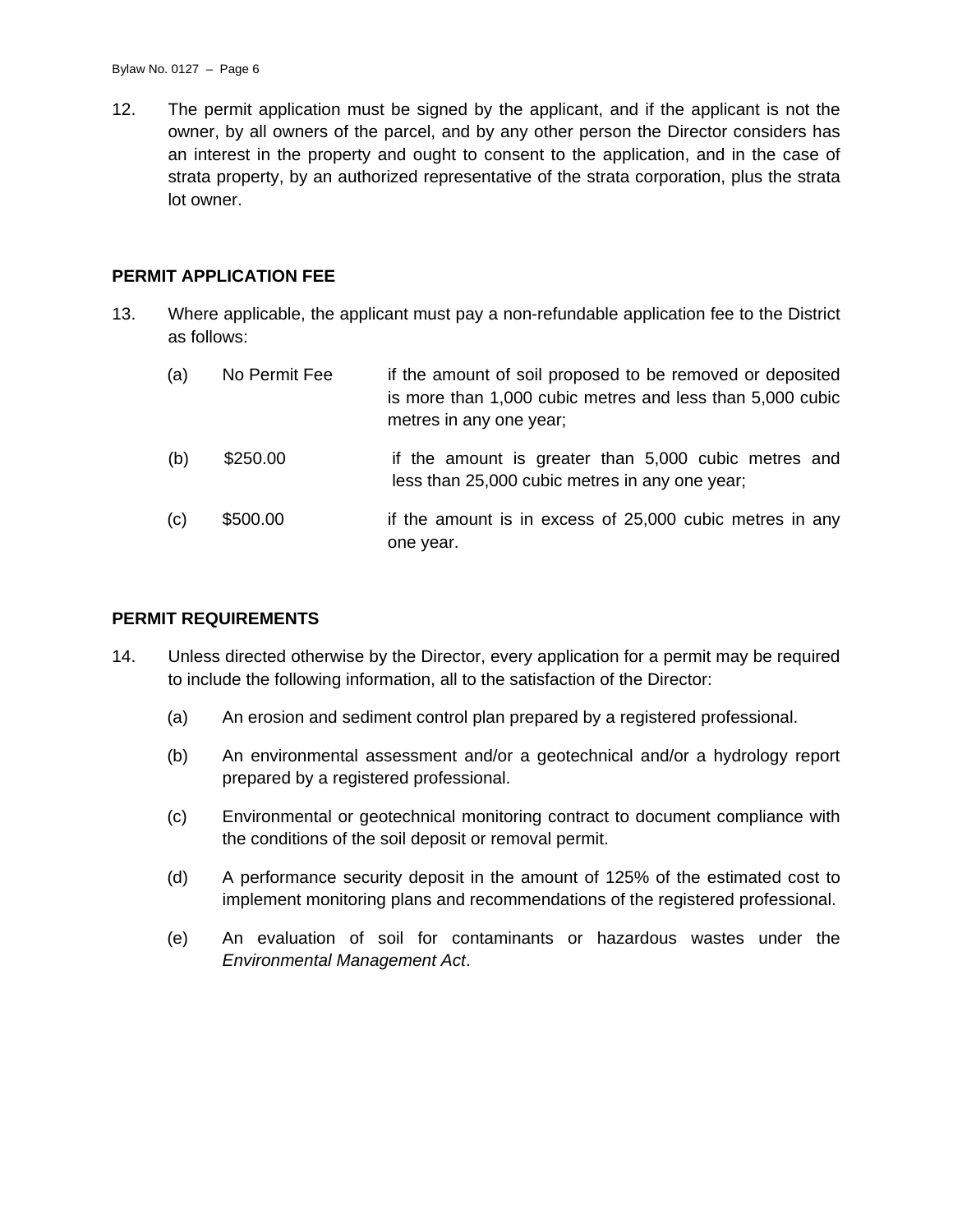# **PROFESSIONAL REPORTS**

15. The Director may require the applicant for a permit to engage the services of a registered professional satisfactory to the Director to provide information and certifications related to the application for the permit that also includes the assurances and undertakings of the engineer who prepared the plans, and of the applicant for the permit in the form of Schedule "C" as attached to this Bylaw.

# **PART FOUR ISSUANCE AND REFUSAL OF PERMITS**

#### **PERMIT ISSUANCE**

16. When all conditions have been met for the issuance of the permit pursuant to this Bylaw, a permit shall be issued, subject to the terms and conditions of this Bylaw.

# **PERMIT CONDITIONS**

- 17. The Director shall not issue a permit unless the Director is satisfied that the application information satisfies all of the following conditions:
	- (a) Engineering Principles soil deposit and removal be undertaken in accordance with sound geotechnical engineering principles;
	- (b) Surface Drainage positive gravity surface drainage be maintained in all soil deposit and removal areas, and surface drainage of adjacent land not be interrupted;
	- (c) Change of Owner the District must be immediately notified of any change or prospective change to the ownership of the parcel to which the permit applies;
	- (d) Hours and Days of Operation soil removal or deposit is permitted within the hours of 7:00 am to 8:00 pm on any day, unless otherwise regulated in the permit application and approved by the Director.
	- (e) No Interference with Watercourse the permit holder must not foul, pollute the water quality of, obstruct, divert, impede the flow of, damage or destroy any watercourse, ditch, drain, sewer or water utility; or alter natural watercourse, except with the approval of the Ministry of Environment as provided for in the *Water Act* and other applicable legislations*;*
	- (f) No Interference with Adjoining Lands the permit holder must not damage or destroy amenities on the parcel or adjacent lands including, without limitation, any utilities, works or services, structures, buildings, improvements or District highways;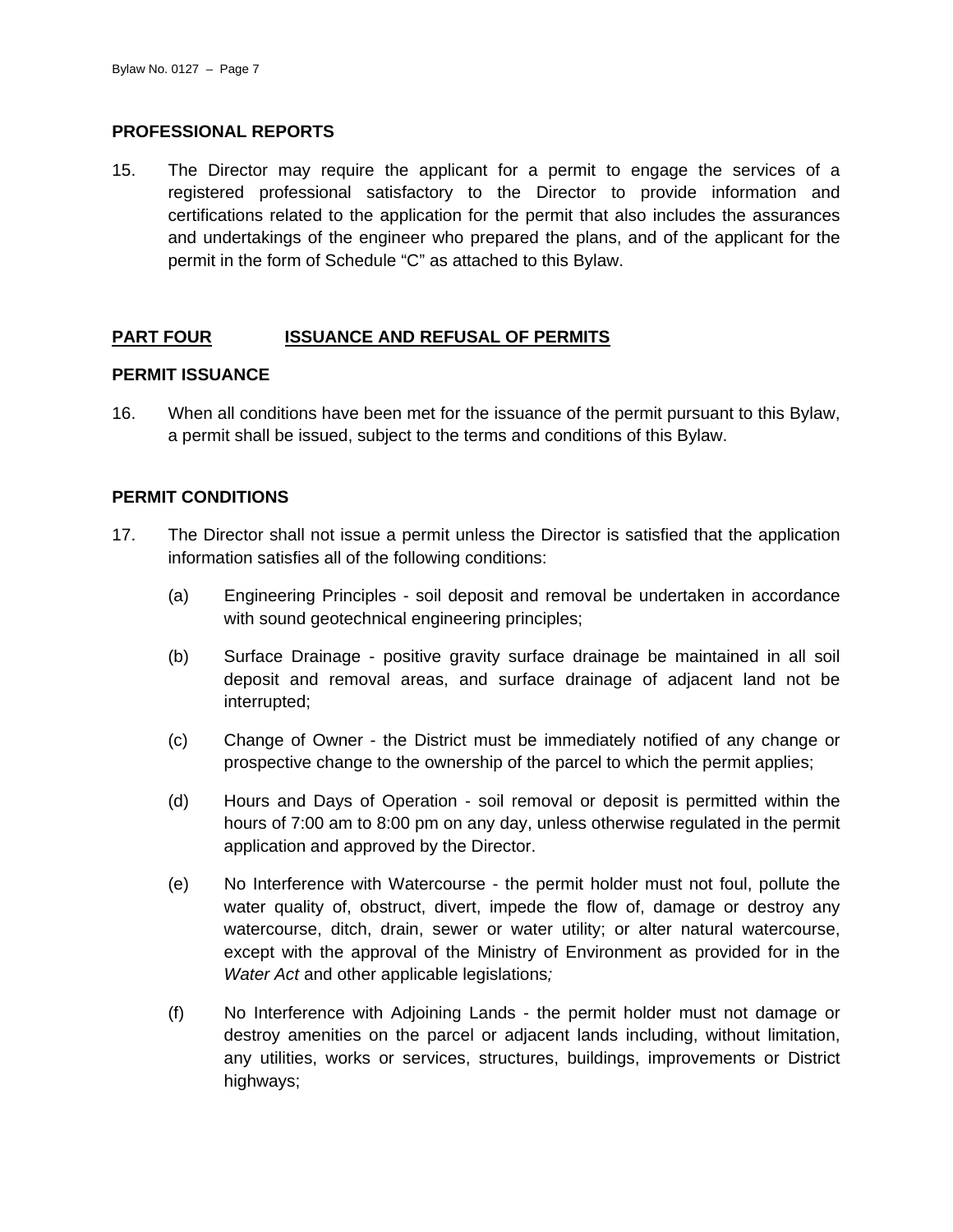- (g) No Bylaw Contravention the permit holder must not contravene any bylaw of the District, including the Zoning bylaw;
- (h) Public Safety the permit holder must not do anything that threatens the health, safety or welfare of the public;
- (i) No Erosion the permit holder must not do anything that could result in soil on the parcel or on adjacent parcels becoming susceptible to erosion, slippage, landslides, slumping or settling;
- (j) No Nuisance the permit holder must not permit dust, dirt or noise to escape so as to constitute a private or public nuisance;
- (k) Repair of Damage all damage to municipally or privately-owned drainage facilities, District highways, lands, or other property, or natural watercourses, resulting from the deposit or removal, or any activities related directly to the deposit or removal, shall be, at the option of the Director, repaired by the permit holder at its own cost or the permit holder shall pay the District's costs of repairs and for this purpose, the Director may use the security provided by the holder under Section 28;
- (l) No Encroachments the deposit operations shall not encroach upon, undermine or physically damage any property;
- (m) No Affect on Views the size and configuration of the deposit shall not adversely affect the air, light or view of adjoining or adjacent properties, nor shall it substantially alter the appearance and nature of the surrounding area;
- (n) Overall Increase in Site Elevation to be determined by Registered Professional, no person shall deposit soil so as to raise the elevation of a parcel more than 1.2 metres above the natural grade of an abutting property, except as required by the Ministry of Environment, Lands and Parks for flood protection.

# **INCORPORATION OF APPLICATION INFORMATION**

18. Any permit issued is subject to compliance with all the conditions in Section 17, and in addition, all plans, specifications and other information forming part of an application, as approved by the Director, shall form part of and be incorporated in and be a condition of the permit and without limiting the foregoing, a permit shall be limited to the type and volume of soil that is to be deposited or removed in accordance with the application, as approved by the Director.

# **PERMIT DURATION**

19. The term of a permit shall be one (1) year, or a lesser term if required by the Director. The permit expires at the end of the term unless otherwise approved by the Director.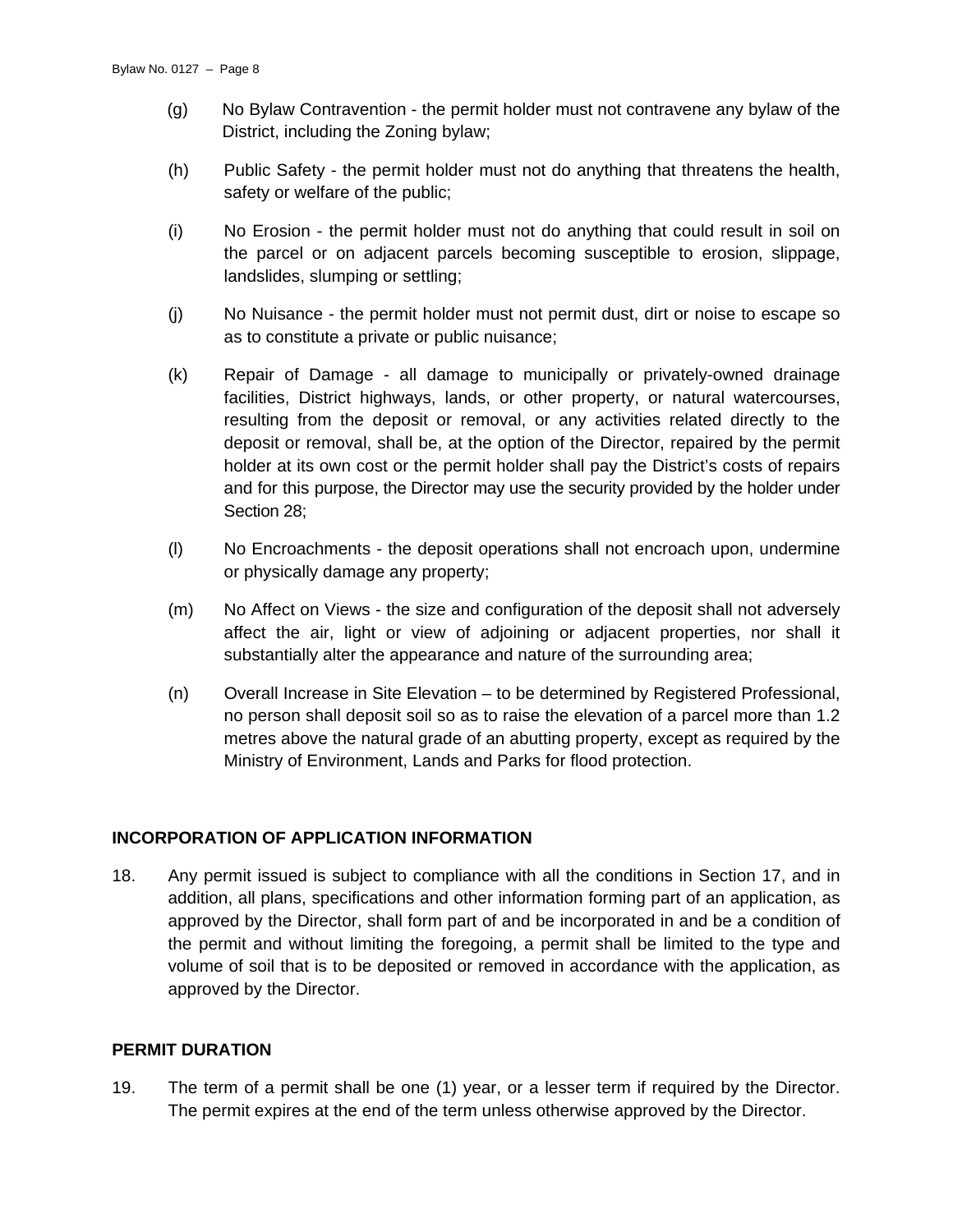#### **NO SOIL PROCESSING**

20. The issuance of a permit does not constitute authority to conduct processing of soil on the property if not appropriately zoned for such use.

# **REFUSAL OF PERMIT**

- 21. The Director may refuse to issue a permit:
	- (a) Non-Compliance with Bylaw if the applicant has not complied with the requirements of this Bylaw;
	- (b) Unsatisfactory Information if the information supplied by the applicant is not satisfactory to the Director;
	- (c) Hazardous Conditions if the Director considers, based on information provided by a registered professional, that the soil deposit or removal would likely create a hazard to persons or property, or damage to the environment, or irreparable damage to highways or other public property;
	- (d) Registered Charges if the Director considers the soil deposit or removal is contrary to a registered covenant or would unreasonably interfere with a registered easement, right of way or other interest registered against title to the parcel;
	- (e) Breach of Bylaws if the applicant or owner is in breach of the District's building bylaw, zoning bylaw, business licence bylaw, noise bylaw or unsightly premises bylaw in respect of the subject parcel or other properties;
	- (f) Agricultural Land if the Director considers the soil removal or deposit would constitute a non-farm use of agricultural land within the Agricultural Land Reserve not permitted by the *Agricultural Land Commission Act* or its regulation;
	- (g) Other Permits if the applicant has not been issued any other required permit or approval, including a development permit or building permit to be issued by the District.

# **PART FIVE DAMAGE DEPOSIT**

#### **FEES**

22. For each permit issued by the Director under this Bylaw, at the time of issuance of a permit, the applicant must pay a Damage Deposit as per Schedule "E".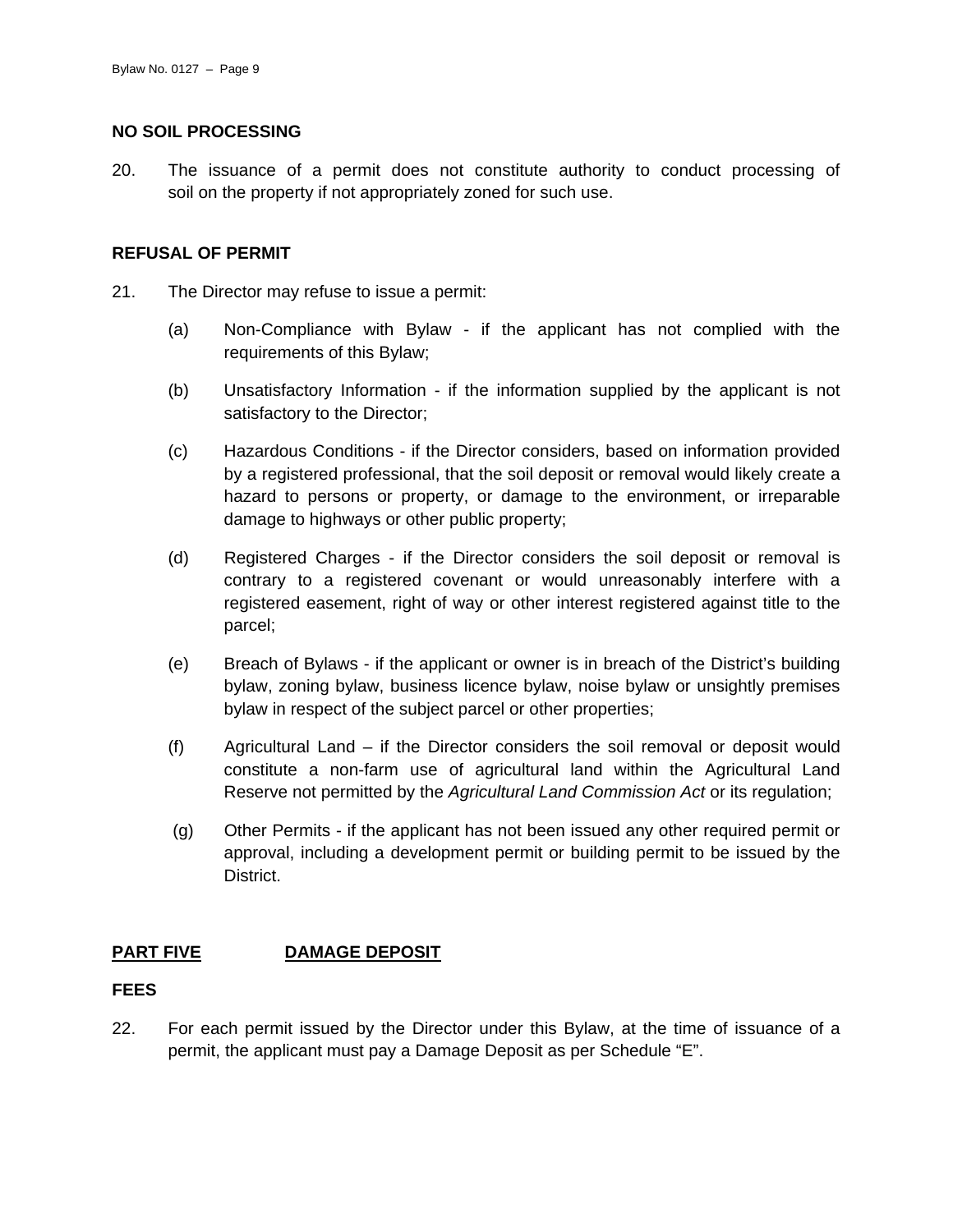# **REFUND OF PERMIT FEE**

23. A refund of 50% of the permit fee will be returned to the permit holder if the permit holder fails to remove or deposit soil. If the permit holder does not remove or deposit the quantity of soil authorized by the permit, a refund of 50% of the reduced amount shall be returned to the permit holder.

# **MEASUREMENT OF SOIL VOLUMES**

24. For each permit which authorizes soil removal or deposit in an amount greater than 1,000 cubic metres, the holder of the permit shall (at the end of each month) (or otherwise requested by the Director) provide the District with a truck manifest or a report, prepared and certified by a registered professional, and to the Director's satisfaction (who may require a survey certificate), as to the total amount of soil deposited and removed from the parcel in the prior month. All volumetric measurements are based on loose material (un-compacted hauled material).

# **FEE FOR EXCESS SOIL DEPOSIT OR REMOVAL**

- 25. No holder of a permit may remove or deposit soil in excess of the volume authorized by the permit.
- 26. Notwithstanding, if the reports provided to the District pursuant to Section 24 indicate that excess soil has been removed or deposited, or if the District otherwise learns that excess soil has been removed or deposited, then without limiting the enforcement steps the District may take, the permit holder must pay to the District an additional fee for the excess soil of \$0.50 per cubic metre over and above the basic rate.

# **FEES FOR SOIL REMOVAL OR DEPOSIT WITHOUT A PERMIT**

27. Where a person removes or deposits soil without a permit in breach of this Bylaw, without limiting the enforcement steps the District may take, the person shall pay to the District a fee, in the amount of \$2.20 for each and every cubic metre of soil removed or deposited, whether or not a permit is subsequently issued.

# **PART SIX SECURITY**

# **SECURITY – DAMAGE TO PUBLIC ROADS**

28. Prior to the issuance of a permit for the removal / deposit of soils greater than 5,000 cubic metres, the applicant is required to provide security for the repair or replacement of the municipality's infrastructure, based on a report from a registered professional, an amount required by the Director, in the form of: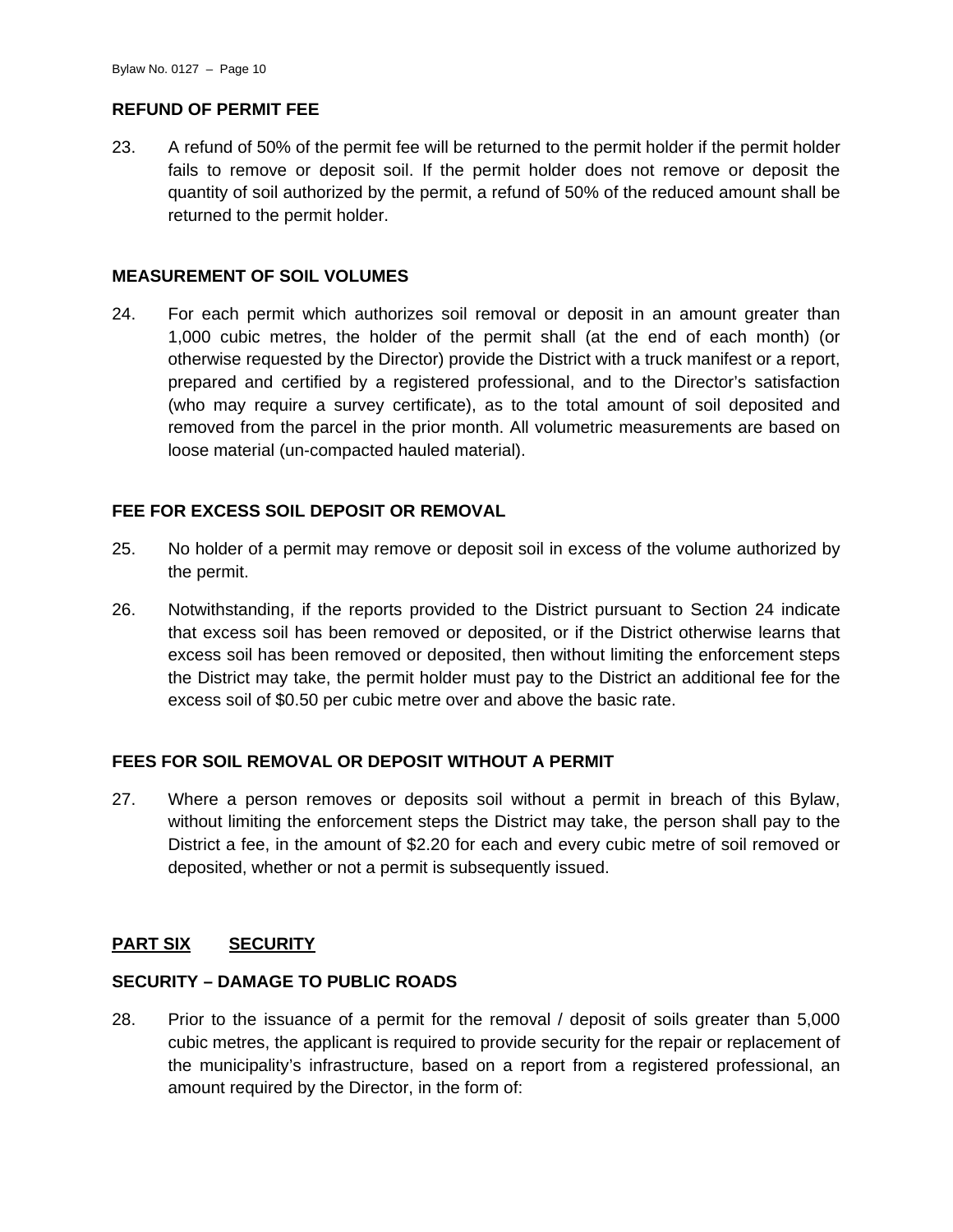- (a) a certified cheque or bank draft; or
- (b) a clean, unconditional, irrevocable standby letter of credit drawn on a Canadian chartered bank/Credit Union and otherwise in a form acceptable to the Director in an amount equal to 30% of the estimated cost of the repair work to be performed under the permit to a maximum of ten thousand dollars (\$10,000.00), to ensure full and proper compliance with the provisions of this Bylaw and all terms and conditions of the permit.
- 29. The owner agrees that if the road repair works or any part thereof is not completed in accordance with the provisions of this agreement by the Completion Date, the District, in its authority under this agreement, may, upon reasonable notice, draw upon the aforementioned security and complete the work at the expense of the owner. It is understood and agreed that the District may do such work either by itself, or by contractors employed by the District.
- 30. The permit holder must meet all conditions of permit prior to release of security.
- 31. Within thirty (30) days of receiving the report from the registered professional pursuant to Section 30, the District must:
	- (a) return the security to the permit holder; or
	- (b) reject the report and give notice to the permit holder of the deficiencies in the report or in the reclamation of the area authorized by the permit.

# **PART SEVEN PERMIT TRANSFERS, AMENDMENTS, SUSPENSIONS AND CANCELLATIONS**

# **NO PERMIT TRANSFERS**

32. If the parcel to which a permit applies is transferred to a new owner, the permit will be deemed to be terminated and the new owner must apply to the Director for a new permit.

# **PERMIT AMENDMENTS**

33. Any deviation from the approved works (as approved in the Soil Removal and Deposit Permit) will require prior approval of the Director. The fee for permit amendment shall be \$100.00.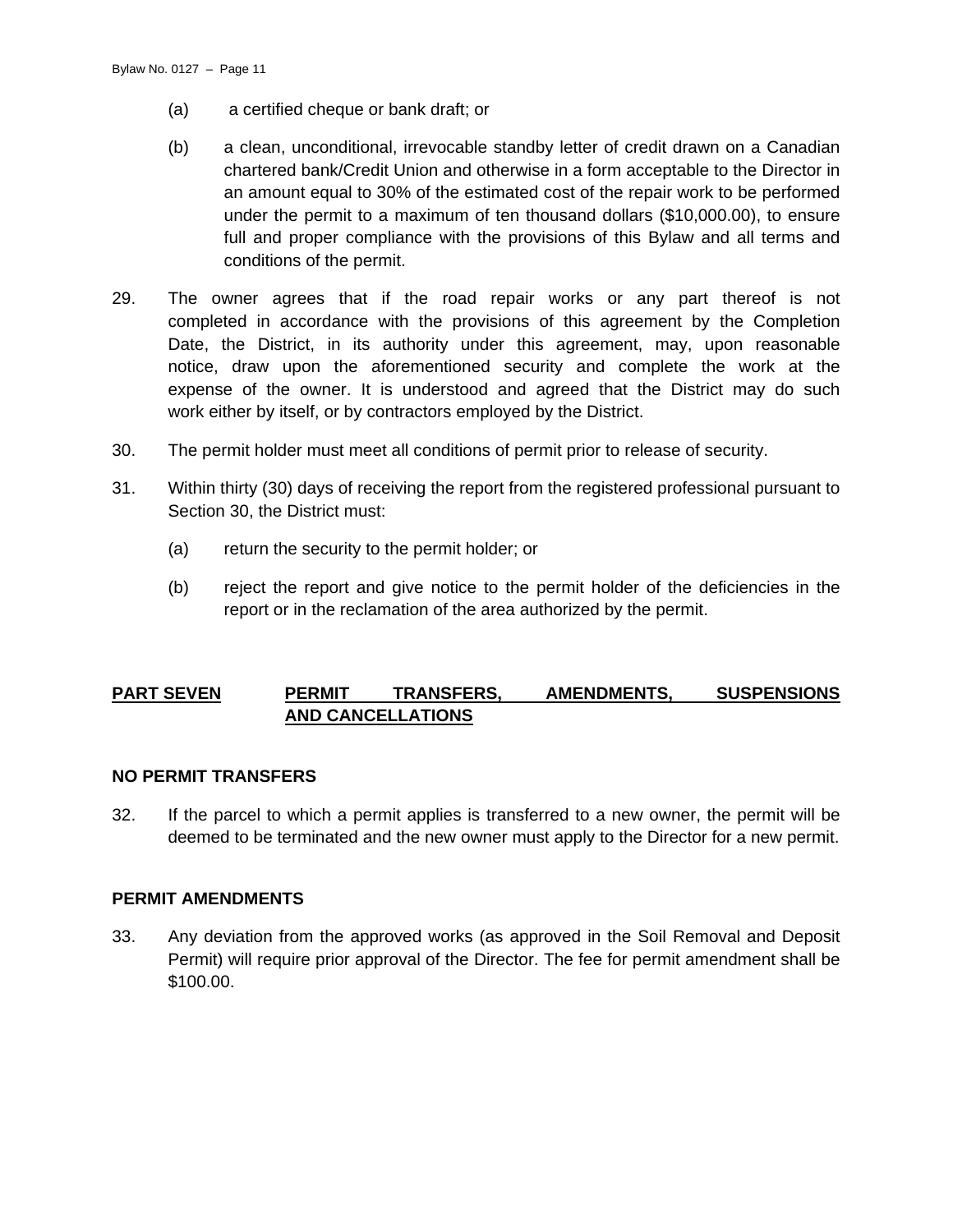# **PERMIT SUSPENSIONS AND CANCELLATIONS**

34. If:

- (a) the permit holder fails to comply with this Bylaw; or
- (b) the permit holder fails to comply with the permit; or
- (c) the permit was issued on the basis of statements made in an application, report, declaration, or record required under this Bylaw that were false or misleading with respect to a material fact or that omitted to state a material fact;

then the Director may:

- (i) suspend in whole or in part the rights of the permit holder under a permit; or
- (ii) cancel the permit; or
- (iii) amend or attach new conditions to a permit consistent with the conditions in Section 17, without the consent of the permit holder.

# **NOTICE OF PERMIT SUSPENSION OR CANCELLATION**

35. If the Director intends to suspend or cancel a permit or amend permit conditions or impose new conditions, the Director must give a permit holder reasonable written notice of the suspension, cancellation or amendment of conditions or additional conditions and the Director's reasons, and if the permit holder does not remedy the matter within the stipulated notice period, the Director may, without any further notice, suspend, modify or cancel the permit, depending on the Director's assessment of all relevant factors.

# **RECONSIDERATION**

- 36. Where an applicant for a permit or a permit holder subject to a decision made by the Director pursuant to Section 35 of this Bylaw is dissatisfied with the decision, the applicant or permit holder may apply to the Council for reconsideration of the matter within thirty (30) days of the decision being communicated to him or her.
- 37. An application for reconsideration must be delivered in writing to the Corporate Officer of the District and must set out the grounds upon which the applicant or permit holder considers the decision of the Director is inappropriate and what, if any, decision the applicant considers the Council ought to substitute.
- 38. The Corporate Officer of the District must place each application for reconsideration on the agenda of a regular meeting of Council and must notify the applicant and any other party who the Corporate Officer reasonably considers may be affected by the reconsideration, of the date of the meeting at which the reconsideration will occur.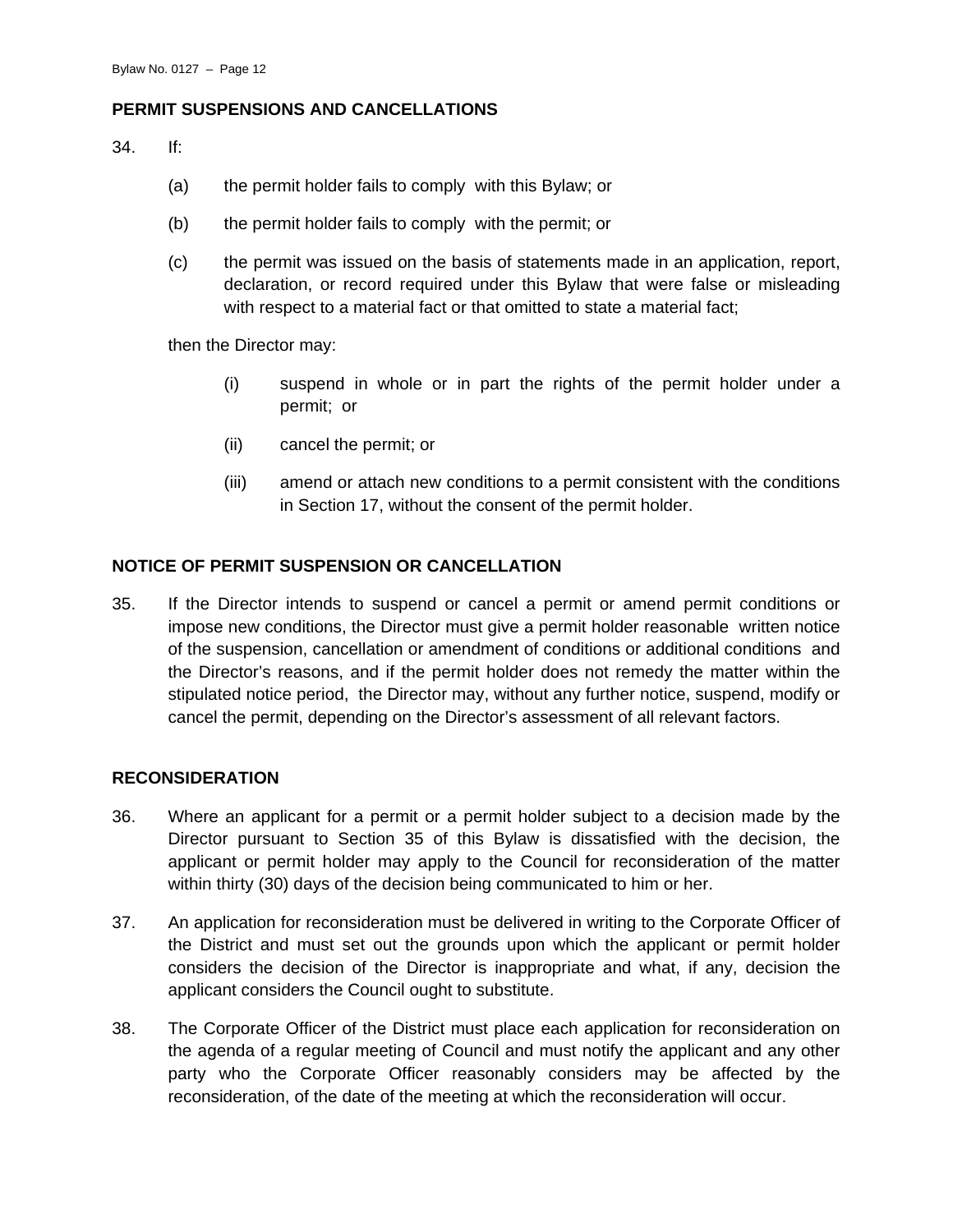39. At the meeting, the Council may hear from the applicant and any other person interested in the matter under reconsideration who wishes to be heard, and may either confirm the decision of the Director or substitute its own decision.

# **PART EIGHT POST-PERMIT REPORT**

#### **COMPLETION OF OPERATIONS**

- 40. Unless a permit is renewed under this Bylaw, then within one (1) month after expiry of a permit, the permit holder shall deliver to the Director if required:
	- (a) a certificate from a registered professional stating that all works have substantially complied with the requirements of the permit and good environmental and engineering practices; and
	- (b) a declaration stating the total amount of soil removed and/or deposited.

# **PART NINE ENFORCEMENT**

# **ORDERS BY DIRECTOR**

41. At any time the Director may give notice in writing to the permit holder that the permit holder is in contravention of this Bylaw or in contravention of the permit, and the Director may order the permit holder to take such steps or cease such activities as are outlined in the Director's order.

# **RECORDS**

42. The Director may for the purposes of determining compliance with this Bylaw, request records of soil removal and deposit volumes maintained by the permit holder.

#### **INSPECTION**

- 43. (a) The Director or a District Bylaw Enforcement Officer may enter at any reasonable time upon any parcel to determine whether this Bylaw is being observed or whether the terms of a permit are being observed. Any person who does not comply with this Bylaw or the conditions of a permit shall, in addition to any penalties levied by this Bylaw, be required to compensate for any resultant damage to District or Provincial drainage facilities, highways, or other District or Provincial property or facilities.
	- (b) Except where the site is a "MINE" pursuant to the *Mines Act*, for such sites, the Director or a District Bylaw Enforcement Officer shall comply with the site entry provisions of the Health, Safety and Reclamation Code for Mines in British Columbia.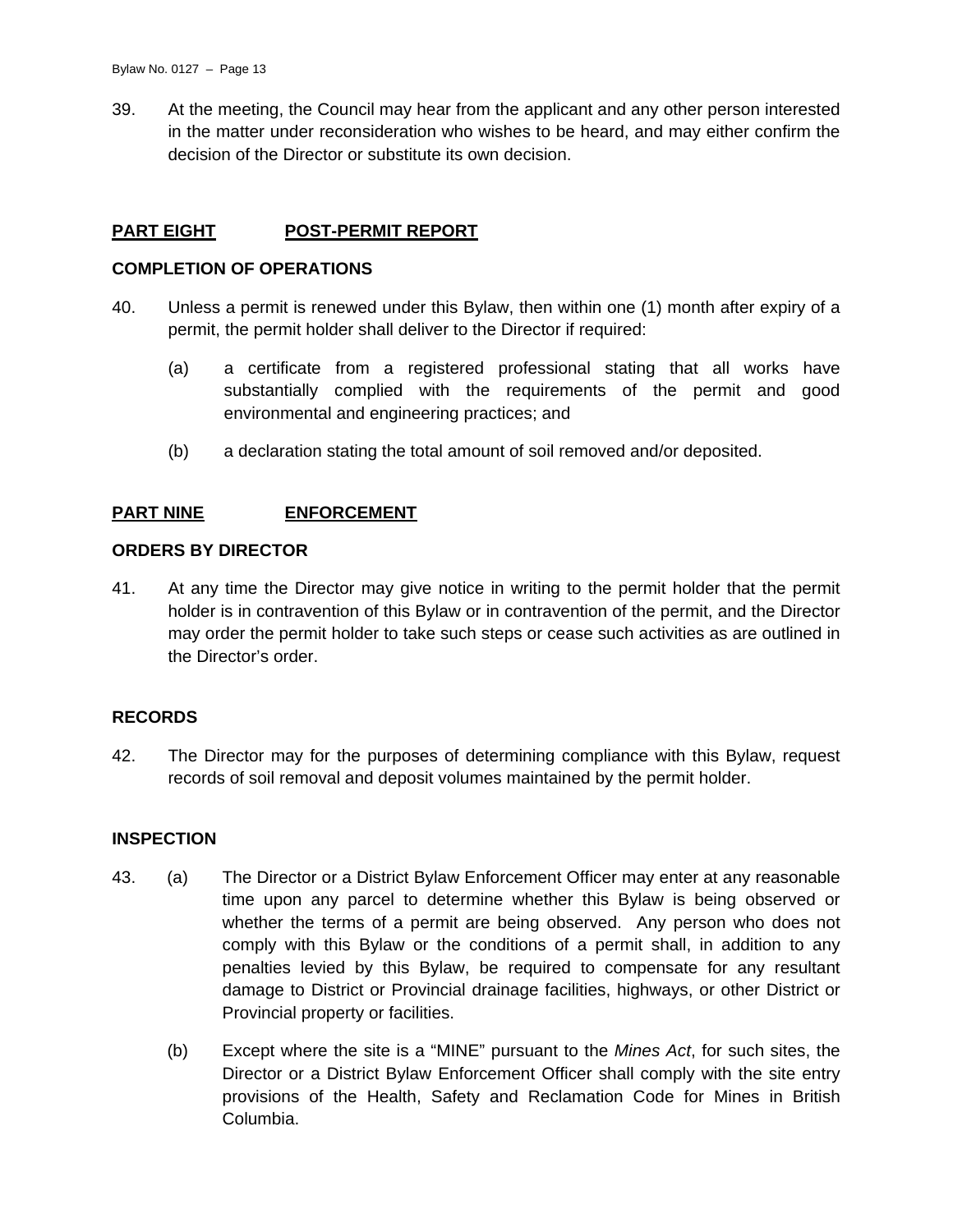# **OFFENCES**

- 44. An offence is committed against this Bylaw by every person who:
	- (a) conducts any removal or deposit without a permit if a permit is required;
	- (b) fails to comply with any of the terms or conditions of a permit;
	- (c) allows any act or thing to be done in contravention or violation of this Bylaw or any part of a permit;
	- (d) being the owner or occupier of a parcel, fails to prevent any other person from contravening any part of this Bylaw or a permit issued under it;
	- (e) fails to comply with any order or notice given under this Bylaw; or
	- (f) violates any of the provisions of this Bylaw.

# **PENALTIES**

- 45. Every person who commits an offence under this Bylaw or a permit issued under it is liable upon summary conviction to a fine not exceeding ten thousand dollars (\$10,000.00) and not less than one thousand dollars (\$1,000.00) for each offence.
- 46. Each day of any violation, contravention or breach of this Bylaw or a permit issued under it shall be deemed to be a separate and distinct offence. Where an offence is a continuous one, each day that the offence is continued shall constitute a separate offence.
- 47. Nothing in this Bylaw shall limit the District from pursuing any other remedy that would otherwise be available for a contravention of this Bylaw.

# **SEVERABILITY**

48. If any section, subsection, clause or phrase of this Bylaw is for any reason held to be invalid or illegal by a decision of any court of competent jurisdiction, it shall be severable, and such a decision shall not affect the validity of the remaining sections, subsections, clauses or phrases of this Bylaw.

# **SECTION HEADINGS**

49. Section or subsection headings are inserted in this Bylaw for ease of reference and are not to be used in interpreting this Bylaw.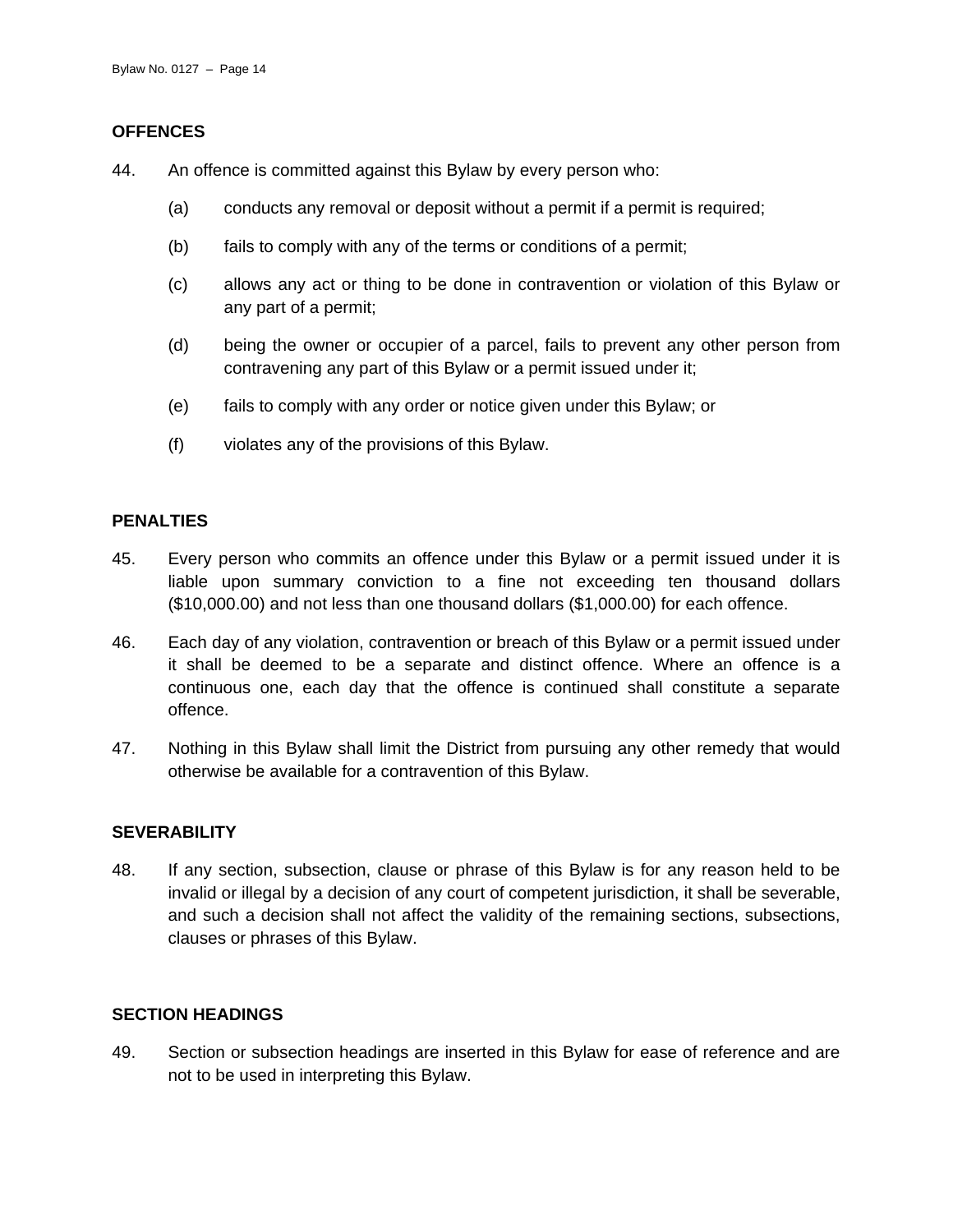PASSED FIRST READING, JUNE 14, 2011 PASSED SECOND READING, JUNE 14, 2011 PASSED THIRD READING, JUNE 14, 2011 RESCINDED THIRD READING, OCTOBER 23, 2012 PASSED THIRD READING AS AMENDED, OCTOBER 23, 2012 APPROVED BY THE MINISTRY OF COMMUNITY, SPORT AND CULTURAL DEVELOPMENT, NOVEMBER 14, 2012 ADOPTED, DECEMBER 11, 2012

"DOUG FINDLATER"

MAYOR

"TRACEY BATTEN"

\_\_\_\_\_\_\_\_\_\_\_\_\_\_\_\_\_\_\_\_\_\_\_\_\_\_\_\_\_\_\_\_\_\_\_\_\_\_

\_\_\_\_\_\_\_\_\_\_\_\_\_\_\_\_\_\_\_\_\_\_\_\_\_\_\_\_\_\_\_\_\_\_\_\_\_\_

CITY CLERK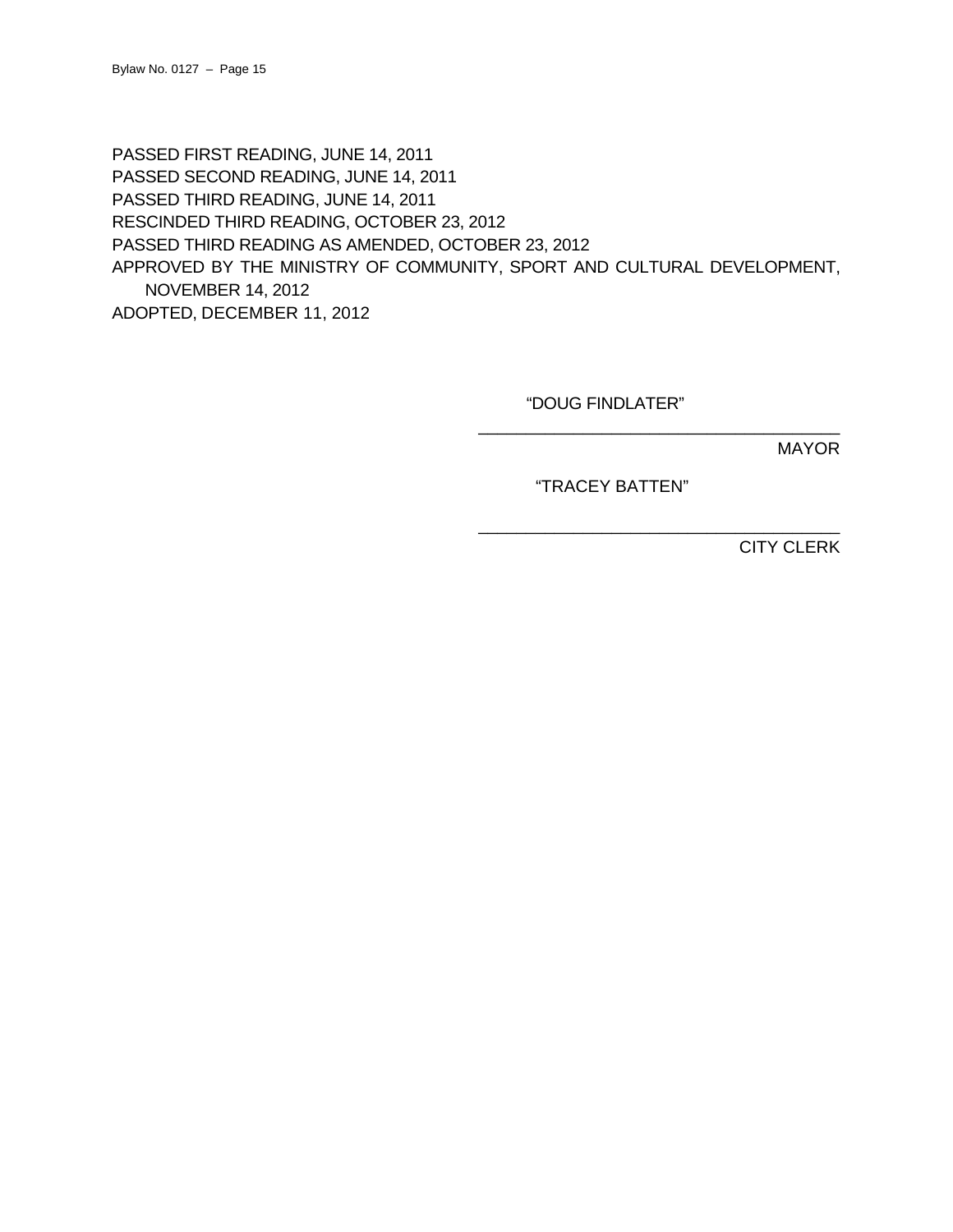

**District of West Kelowna** 

**Bylaw No. 0127** 

**SCHEDULE "A"** 

# SEDIMENT CONTROL BEST MANAGEMENT PRACTICES

The following Best Management Practices for erosion control are suggested for consideration as they apply to works undertaken under a soil deposit and removal permit:

- 1. Try to restrict works where possible to dry weather.
- 2. Sloping Terrain (20% to 30%):
	- interceptor ditches at 5 meter intervals vertically
	- sediment control pond for 1.0% of total disturbed area, or in accordance with a design with a registered professional engineer with all runoff from the disturbed area directed to the pond; and
	- as required for Other Areas
- 3. Other Areas:
	- poly-covering of exposed areas and stockpiles subject to erosion;
	- seeding to all disturbed areas in the growing season (prior to September 15);
	- diversion swales for all slopes exceeding 30 m. in length;
	- silt fence properly installed around all stockpiles or unvegetated fill areas;
	- gravel site access pad installed prior to fill activity;
	- gravel berm or silt fence installed beside all curb and gutter areas prior to fill activity; and
	- silt trap at all catch basins.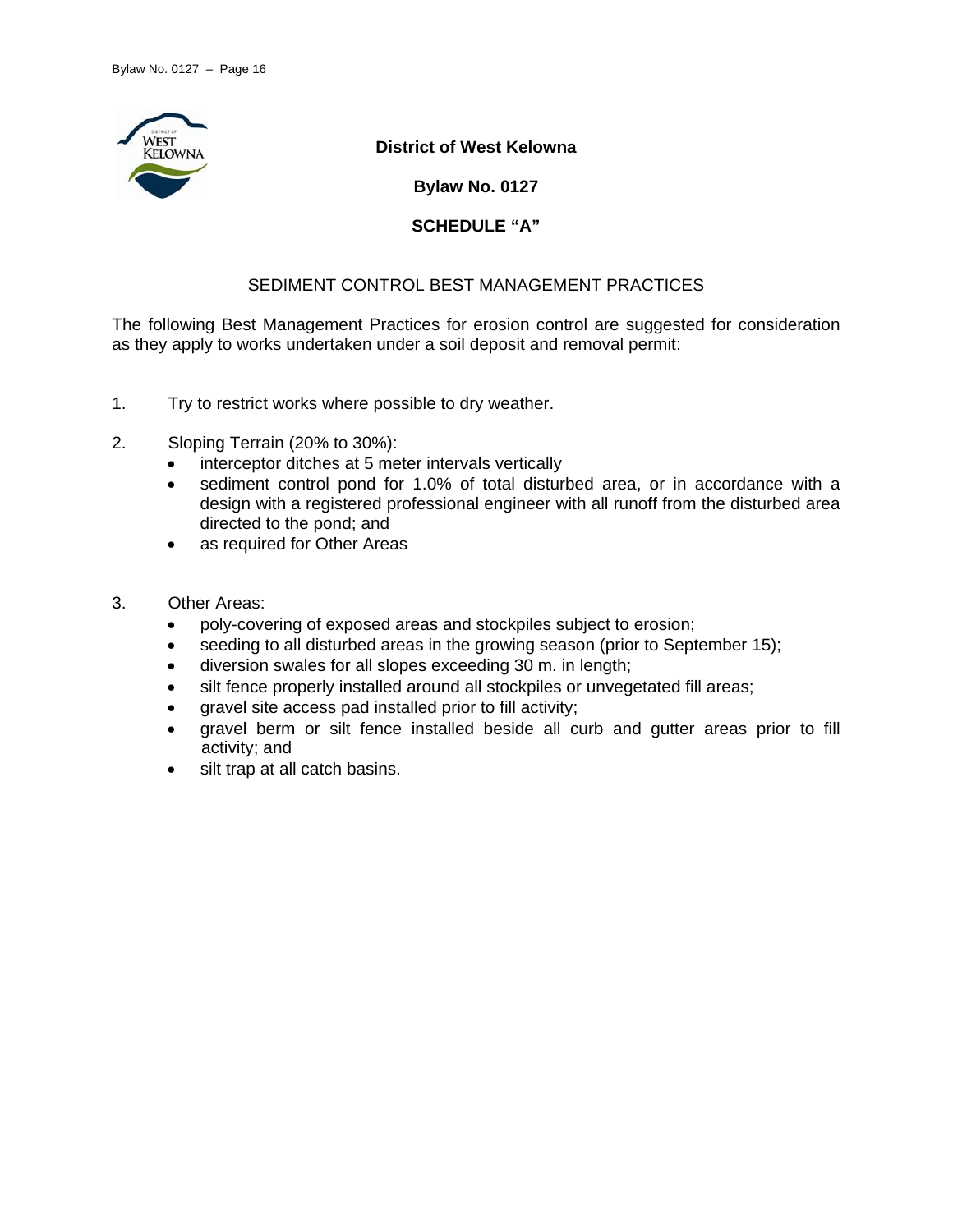

**Bylaw No. 0127** 

**SCHEDULE "B"** 

**District of West Kelowna**  2760 Cameron Road West Kelowna, BC V1Z 2T6 Ph: 778-797-8840 Fax: 778-797-1001

# SOIL REMOVAL AND DEPOSIT PERMIT APPLICATION NO. \_\_\_\_\_\_\_\_\_\_\_\_\_\_\_\_\_\_\_\_\_\_\_\_\_\_\_\_\_\_\_\_

#### **APPLICANT**

| Name:<br><u> 1980 - Johann Barn, fransk politik (f. 1980)</u>                                                                                                                                                                                                                   |
|---------------------------------------------------------------------------------------------------------------------------------------------------------------------------------------------------------------------------------------------------------------------------------|
|                                                                                                                                                                                                                                                                                 |
|                                                                                                                                                                                                                                                                                 |
| LAND DESCRIPTION (If your property is located within the Agricultural Land Reserve it may be<br>necessary to first obtain an approval from the BC Agricultural Land Commission)                                                                                                 |
| Address: Address: Address: Address: Address: Address: Address: Address: Address: Address: Address: Address: Address: Address: Address: Address: Address: Address: Address: Address: Address: Address: Address: Address: Addres                                                  |
|                                                                                                                                                                                                                                                                                 |
|                                                                                                                                                                                                                                                                                 |
| Land is within ALR: $\Box$ Yes $\Box$ No                                                                                                                                                                                                                                        |
| <b>APPLICATION FEE</b> (Reference to Bylaw 0127, Part 3, Section 13)<br>Paid                                                                                                                                                                                                    |
|                                                                                                                                                                                                                                                                                 |
| Date of removal / deposit: ________________________ Description of soil: __________________________                                                                                                                                                                             |
|                                                                                                                                                                                                                                                                                 |
| REQUIREMENTS Please provide information in accordance with Part 3 of Bylaw 0127 including but not limited to the<br>following:                                                                                                                                                  |
| A site plan of the property on which the removal/deposit of soil is proposed (clearly identify: adjoining roads, structures,<br>watercourses, tree cover, utilities, well, septic field and exact location and depth of the proposed fill) incl. covenants, ROWs,<br>easements. |
| The proposed method of noise and dust control during the removal / deposit of soil and compaction of fill.                                                                                                                                                                      |
| The proposed method of access to the site during the removal / deposit operation, the proposed truck route for moving the soil<br>and the frequency of trucking operation.                                                                                                      |
| A site grading plan including the existing conditions and the proposed grading and rehabilitation which will be proposed upon<br>project completion.                                                                                                                            |
| A report from a registered professional on the condition of the subject public road(s) prior to commencing hauling of soil.                                                                                                                                                     |
| A communication plan for notifying owners and occupiers of the properties located along the hauling route, of the following:<br>dates and times that hauling will occur<br>map/description of the route that haulers will use                                                   |

name, telephone number, cellular telephone number and email address of the contractor/owner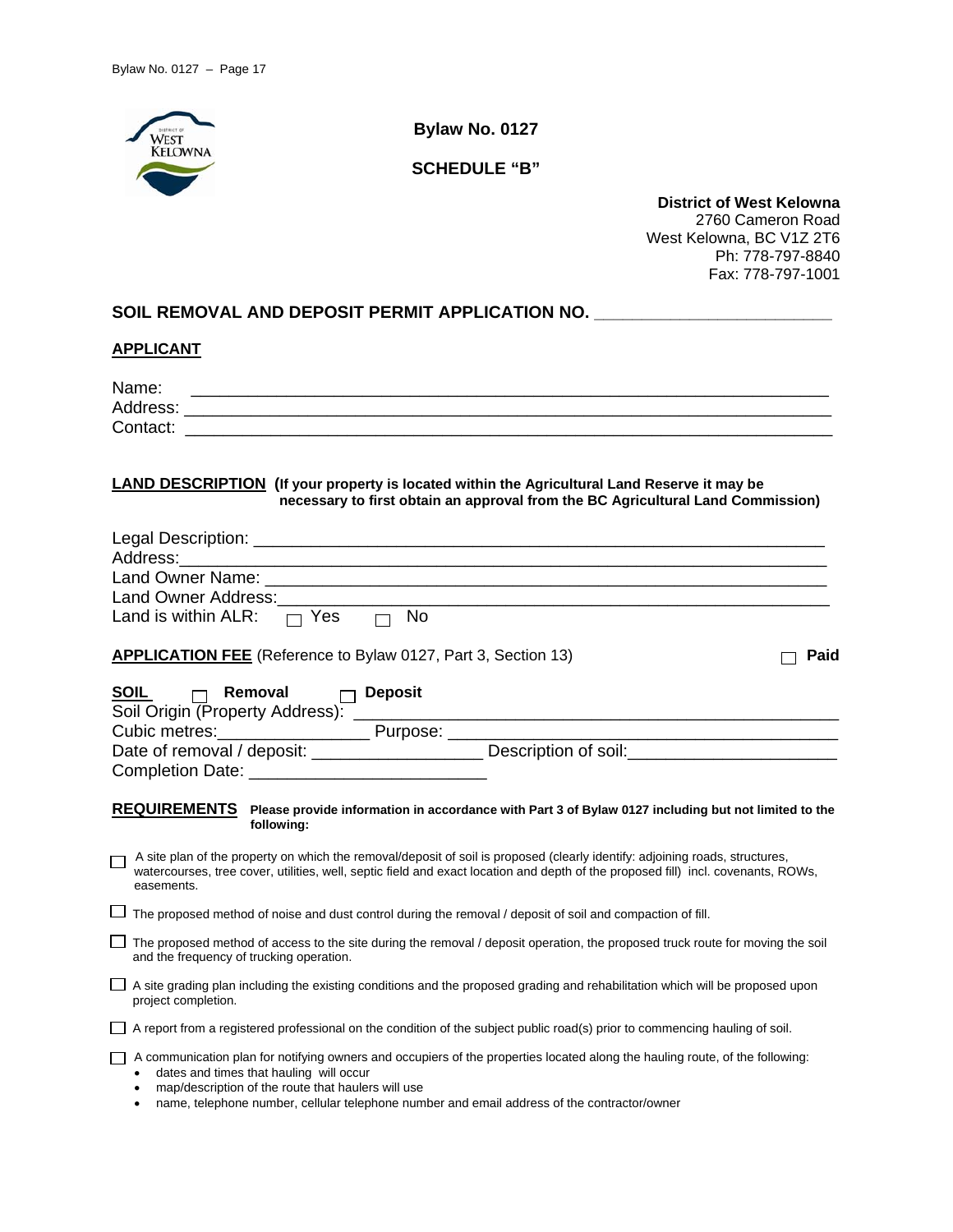$\Box$  Drainage and erosion control plans.

 Copies of any permits and approvals of Federal or Provincial authorities required by statute or regulation in connection to soil removal / deposit.

**I HEREBY DECLARE** that the above information is correct, that it is my intention to remove/deposit fill on the property in accordance with the attached plans and specifications and information, that I am aware of the provisions of the District of West Kelowna Soil Removal and Deposit Bylaw No. 0127 and that I will abide by all applicable provisions of said bylaw and such terms and conditions as may form part of any Soil Removal and Deposit Permit issued pursuant to this Application.

I further agree to indemnify and hold harmless the District of West Kelowna, its agents, employees or officers from and against any claims, demands, losses, costs, damages, actions, suits or proceedings whatsoever by whomsoever brought against the District, its agents, employees or officers by reason of the District granting the owner and contractor named herein the Soil Removal and Deposit Permit to conduct the work in accordance with the plan submitted and described in this application.

Signature: \_\_\_\_\_\_\_\_\_\_\_\_\_\_\_\_\_\_\_\_\_\_\_\_\_\_\_ Date: \_\_\_\_\_\_\_\_\_\_\_\_\_\_\_\_\_\_\_\_\_\_\_\_\_\_\_

**Processing information:** (to be filled out by the District of West Kelowna staff)

| <b>ALR Approval</b>                               |  |
|---------------------------------------------------|--|
| Development Permit                                |  |
| Ministry of Environment, Lands and Parks Approval |  |
| <b>Title and Legal Description Correct</b>        |  |
| <b>Zoning Correct</b>                             |  |
| Authority of Owner Provided                       |  |
| Survey site plan as required                      |  |
| Geotechnical Certification as required            |  |
| District site visit conducted                     |  |
| <b>Other Requirements:</b>                        |  |
|                                                   |  |
|                                                   |  |
|                                                   |  |
|                                                   |  |
|                                                   |  |
|                                                   |  |

# **Application Approved by the District of West Kelowna**

\_\_\_\_\_\_\_\_\_\_\_\_\_\_\_\_\_\_\_\_\_\_\_\_\_\_\_\_ \_\_\_\_\_\_\_\_\_\_\_\_\_\_\_\_\_\_\_\_\_\_\_\_\_\_\_\_\_\_\_\_\_

Date **Director**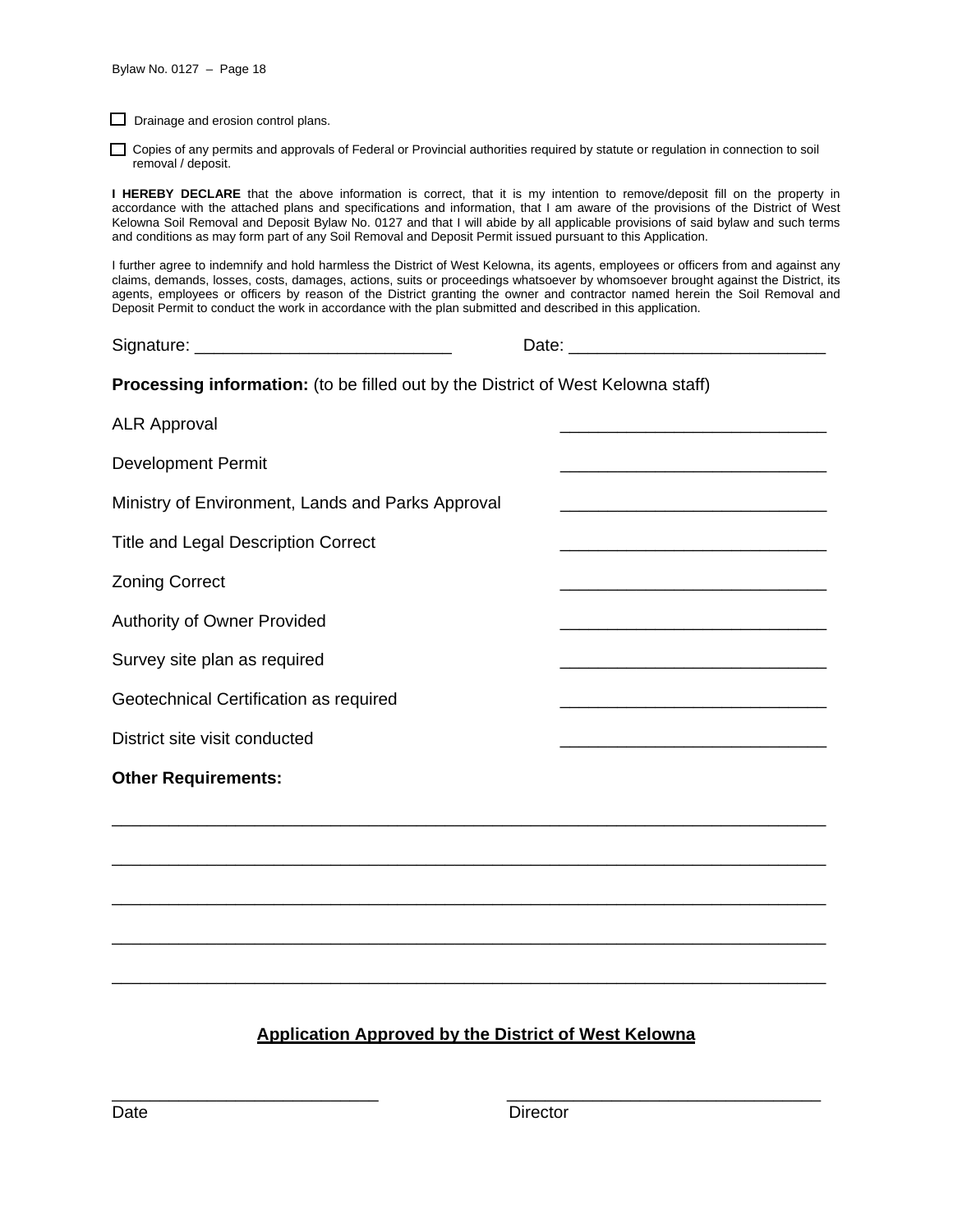

**District of West Kelowna** 

**Bylaw No. 0127** 

**SCHEDULE "C"** 

# ASSURANCE OF GEOTECHNICAL DESIGN FOR SOIL REMOVAL/DEPOSIT AND COMMITMENT FOR FIELD REVIEW

Date:

Director of Engineering District of West Kelowna 2760 Cameron Road West Kelowna, BC V1Z 2T6

Dear Sir:

# **Re: Application for Soil Removal/Deposit Permit at**

(civic address)

I, the undersigned registered professional engineer/landscape architect hereby give assurance that the design, location, quality, nature, depth, volume and configuration of the fill to be removed/deposited and works to be constructed and undertaken in support of and in relation thereto all as shown on the plans and supporting documents prepared and signed by me and attached to this letter are consistent with sound reasonable engineering fill and soil deposit practice, and when and if carried out in conformance with such plans and specifications will not constitute any reasonably foreseeable risk or hazard to persons or property.

The undersigned undertakes to conduct such supervision, testing and field review to ensure filling complies with the plans, specifications and supporting documents attached hereto.

I assure you that I have been given the authority by the owner of the lands on which the soil is to be removed/deposited and by the applicant for the permit (if different from the owner) to stop, remove or redirect the removal/deposit of fill as required in my judgment and as required to comply with the plans, specifications and supporting documents attached hereto.

I will notify you in writing immediately if my contract for field review, testing or supervision is terminated or limited at any time before the completion of filling described in the plans, specifications and supporting documents attached hereto.

(affix professional seal)

**Signature**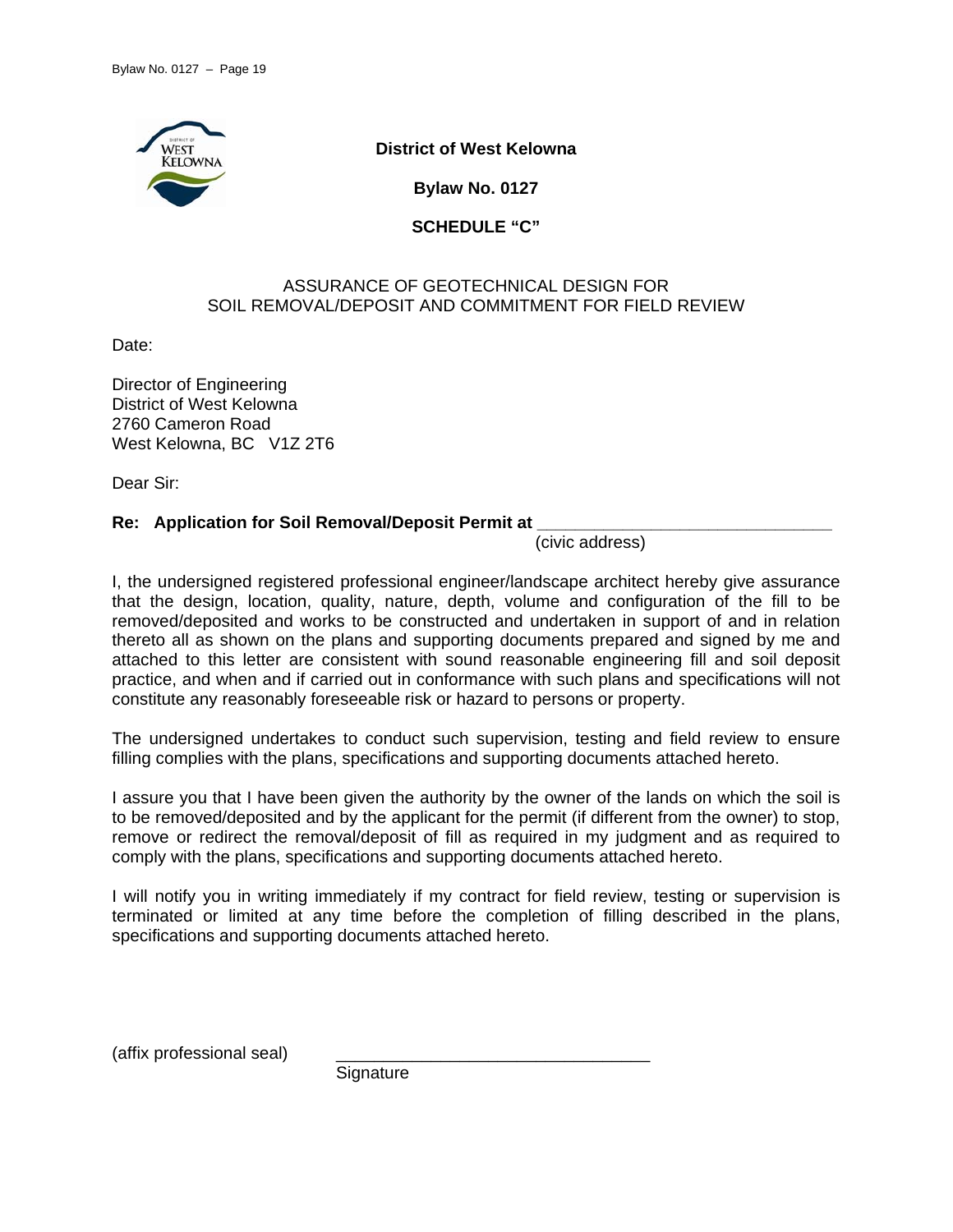Name (Please Print)

\_\_\_\_\_\_\_\_\_\_\_\_\_\_\_\_\_\_\_\_\_\_\_\_\_\_\_\_\_\_\_\_\_\_\_\_\_

\_\_\_\_\_\_\_\_\_\_\_\_\_\_\_\_\_\_\_\_\_\_\_\_\_\_\_\_\_\_\_\_\_\_\_\_\_

\_\_\_\_\_\_\_\_\_\_\_\_\_\_\_\_\_\_\_\_\_\_\_\_\_\_\_\_\_\_\_\_\_\_\_\_\_

Address

**Address** 

I, the applicant for the Soil Removal/Deposit Permit for the placement of fill at the above address, acknowledge that I have read this letter and agree with its contents. I have also reviewed the plans, specifications and supporting documents attached to this letter and agree with them. I advise you that I have given

\_\_\_\_\_\_\_\_\_\_\_\_\_\_\_\_\_\_\_\_\_\_\_\_\_\_\_\_\_\_\_\_\_\_\_\_\_\_\_\_\_\_\_\_\_\_\_\_\_\_\_\_\_\_\_\_\_\_\_\_\_\_\_\_\_\_\_\_\_\_\_\_\_\_

(name of registered professional)

the authority to conduct testing, field review and to supervise filling including the authority to stop the placement of fill, remove fill or redirect it as set out in this letter. I acknowledge and understand that all authority and permission to remove/deposit fill under any permit issued to me pursuant to any application will automatically cease and be suspended if the registered professional's services are terminated or limited and will not be reinstated until such time as another registered professional submits to you a signed and completed letter in this form.

| Witness's Signature                    | Signature of Applicant for Permit |
|----------------------------------------|-----------------------------------|
| Name (Print)                           | Name (Print)                      |
| <b>Address</b>                         | <b>Address</b>                    |
| or:                                    |                                   |
| The Corporate Seal of ____             |                                   |
| was hereto affixed in the presence of: |                                   |
| <b>Director</b>                        | <b>Director</b>                   |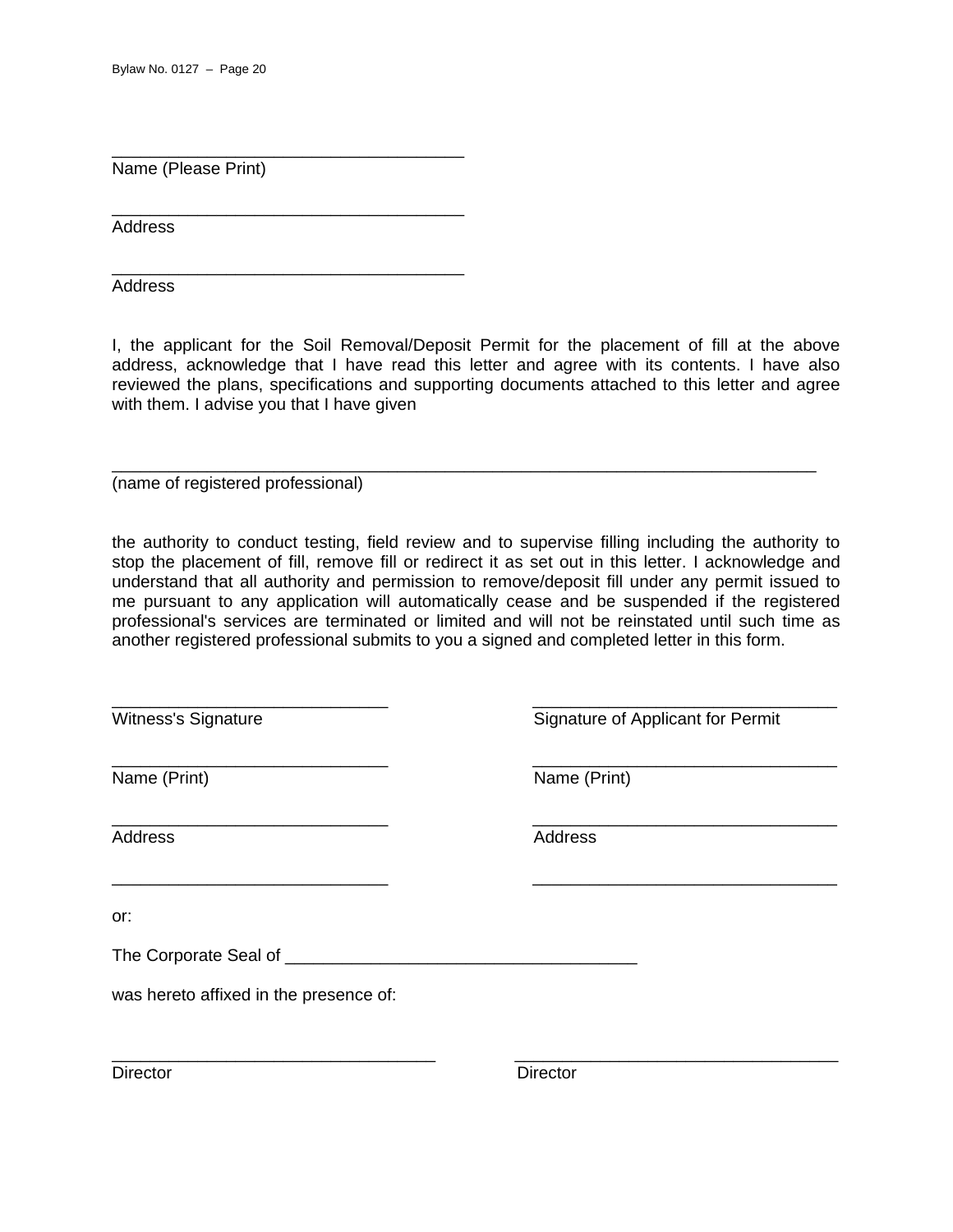

# SOIL REMOVAL AND DEPOSIT PERMIT NO.

Pursuant to the District of West Kelowna Soil Removal and Deposit Bylaw No. 0127, permission is hereby granted to:

|                       | (name)          |          |
|-----------------------|-----------------|----------|
| of                    |                 |          |
| (address)             |                 | (phone)  |
| to deposit_           | cubic metres of | upon the |
| (address of property) |                 |          |

(legal description of property)

in accordance with the provisions of the District of West Kelowna Soil Removal and Deposit Bylaw No. 0127, Application No.\_\_\_\_\_\_\_\_\_ and the plans, specifications and other supporting documents filed therewith as approved, and initialled as approved by the permit holder, all which form a part of this Permit and constitute the terms and conditions of this Permit.

\_\_\_\_\_\_\_\_\_\_\_\_\_\_\_\_\_\_\_\_\_\_\_\_\_\_\_\_\_\_\_\_\_\_\_\_\_\_\_\_\_\_\_\_\_\_\_\_\_\_\_\_\_\_\_\_\_\_\_\_\_\_\_\_\_\_\_\_\_\_\_\_\_\_\_\_

**Conditions:** (to be stipulated by the District of West Kelowna)

This permit is issued on the condition that the permit holder fully complies with all provisions of the District of West Kelowna Soil Removal and Deposit Bylaw No. 0127 and all terms and conditions herein of this Permit.

Received from \_\_\_\_\_\_\_\_\_\_\_\_\_\_\_\_\_\_\_\_\_\_\_\_\_\_\_\_\_\_, dated \_\_\_\_\_\_\_\_\_\_\_\_\_\_\_\_\_\_\_, the sum of

\$ as Soil Removal and Deposit Fee (if applicable).

\_\_\_\_\_\_\_\_\_\_\_\_\_\_\_\_\_\_\_\_\_\_\_\_\_\_\_\_\_\_\_\_\_\_\_\_\_\_\_\_\_

This Soil Removal and Deposit Permit is issued (date) \_\_\_\_\_\_\_\_\_\_\_\_\_\_\_\_\_\_\_\_\_\_\_\_, and shall expire twelve months after the day of issuance.

**Director**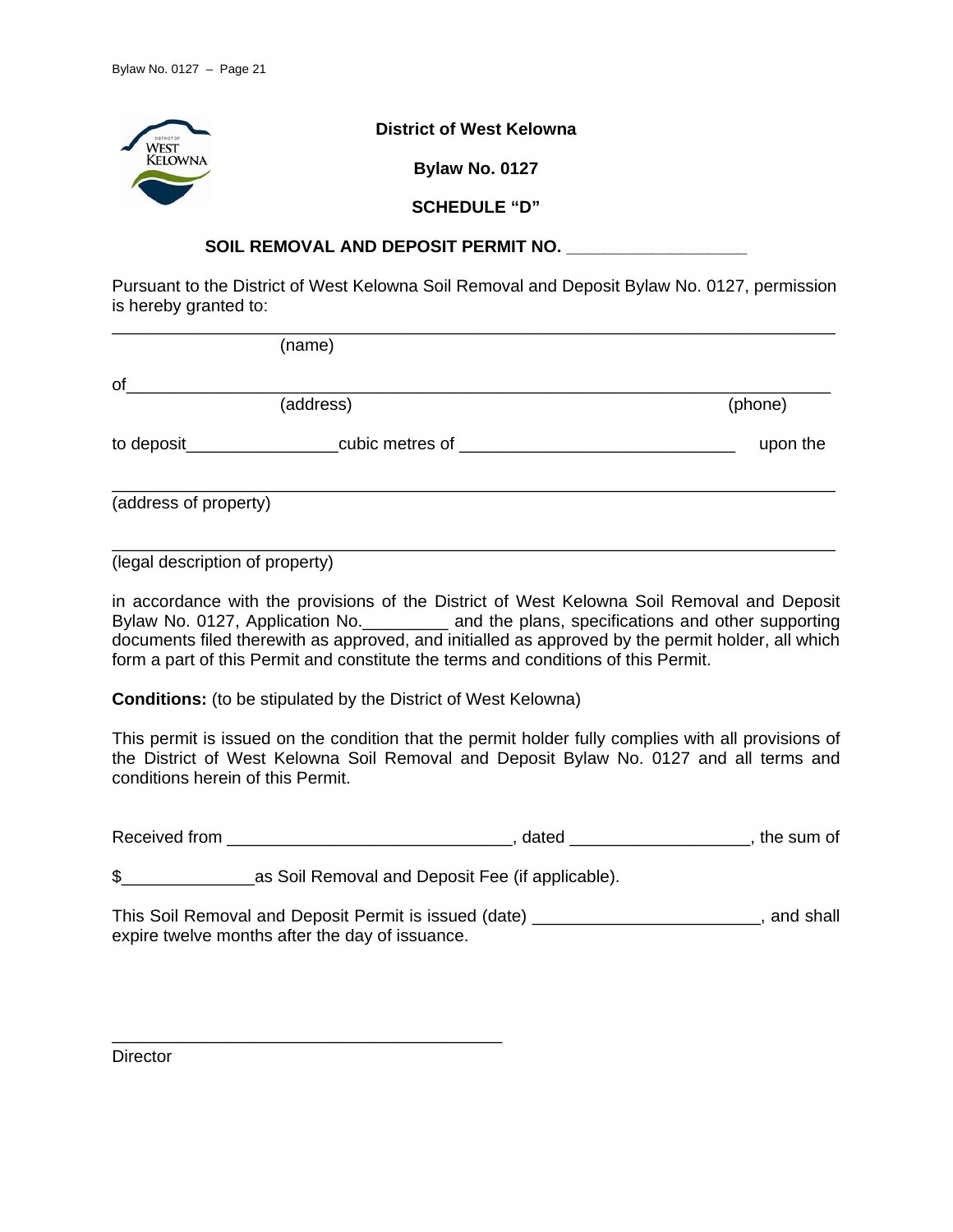**Bylaw No. 0127** 

**SCHEDULE "E"** 



**District of West Kelowna**  2760 Cameron Road West Kelowna, BC V1Z 2T6 Ph: 778-797-8840 Fax: 778-797-1001

# **Damage Deposit**

| Postal Code: ______________ |
|-----------------------------|
|                             |
|                             |
|                             |

I have read the above information sheet and advise that there is no visible damage to Municipal property or services fronting the lot on which I propose to build, other than that which has already been reported.

**Signature:**\_\_\_\_\_\_\_\_\_\_\_\_\_\_\_\_\_\_\_\_\_\_\_\_\_\_\_\_\_\_\_\_\_\_ **Date:**\_\_\_\_\_\_\_\_\_\_\_\_\_\_\_\_\_\_\_\_\_\_\_\_\_\_\_\_

Each property owner from which soil is proposed to be removed or to be deposited to, shall be responsible for all street cleaning required due to this activity, and will provide a refundable Damage Deposit of \$500.00 which can be used if this work is not carried out to the satisfaction of the Director.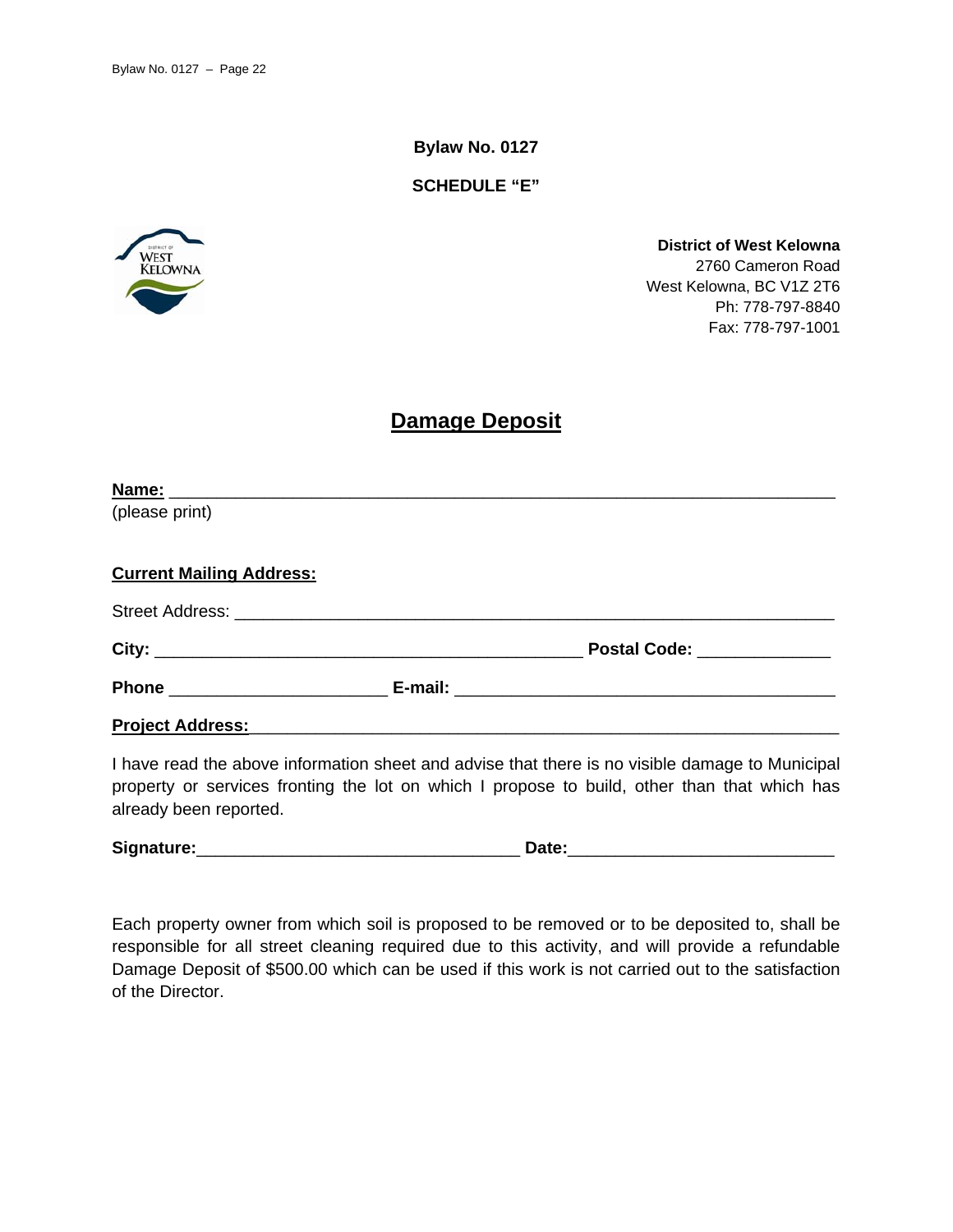# **Purpose of Damage Deposits**

- "Right of Way Damage" includes damage to any Municipal infrastructure that is sustained as a result of soil removal or deposit operations. It also includes the depositing of mud, gravel, building materials, any other debris on the public right of way, or damage to an Environmentally Sensitive Area (ESA);
- Damage deposits are used for repair of any damage to public property caused by construction activity;
- Funds on deposit do not earn interest;
- To ensure the return of the appropriate deposit, the applicant must make every effort to cause no damage and keep adjacent streets boulevards clear of debris, construction materials, etc.;
- Deposits may be used for repairs or clean-up if owner does not repair or clean-up damage within the time period required by the Municipality.

# **Responsibility for Damages**

# **Existing Damage:**

The applicant(s) will be held responsible for damages unless properly documented in writing and registered with the District **prior** to any construction activities.

# **Applicant(s) Liable for all Damages:**

The applicant(s) is responsible for the cost of all repairs to Municipal property, whether or not the applicant(s) causes damage directly or is caused by sub-trades, etc.

# **Fencing District Trees and ESA Protected Areas:**

Before any demolition, move-off, construction or other work commences:

- All boulevard trees must be fenced and protected according to the diagram;
- Trees may not be pruned or removed;
- The applicant(s) will be held responsible for repair or replacement of any damaged trees regardless of their size;
- All protected ESA areas must be fenced and protected as per the Development Permit.

# **Boulevard Tree Protection:**

- All boulevard trees must be protected regardless of their size;
- Open-mesh "see-through" fencing must be used to provide for clear visibility of fire hydrants, driveways, crosswalks, etc.;
- Trees may not be pruned to meet these standards;
- Applicants should take care to avoid underground utilities when staking fences;
- Except as approved by the Public Works Inspector, barrier fencing must: